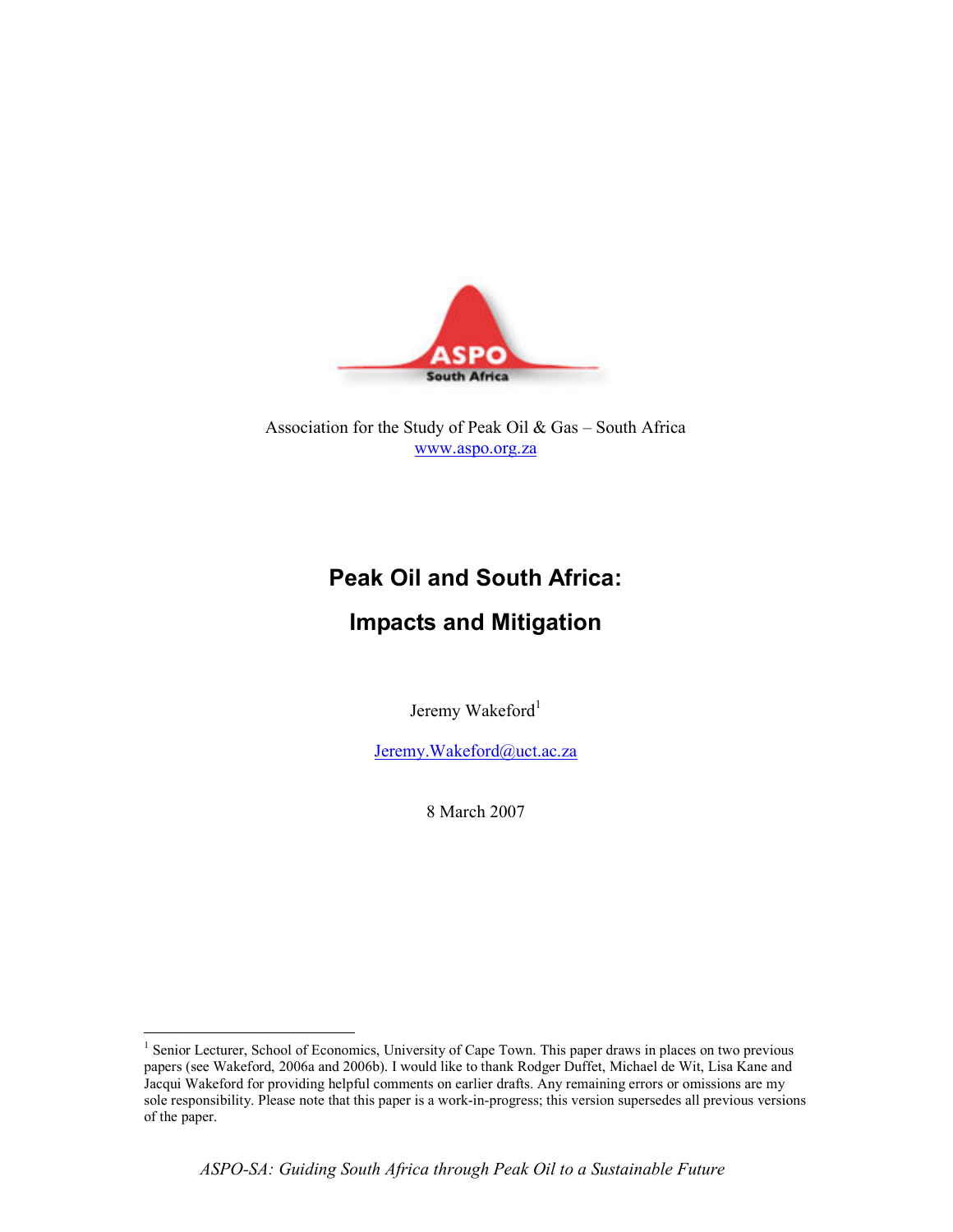## **Contents**

| 1              |  |
|----------------|--|
| 2              |  |
| 2.1            |  |
| 2.2            |  |
| 2.3            |  |
| 3              |  |
| $\overline{4}$ |  |
| 4.1            |  |
| 4.1.1          |  |
| 4.1.2          |  |
| 4.2            |  |
| 4.3            |  |
| 5              |  |
| 5.1            |  |
| 5.1.1          |  |
| 5.1.2          |  |
| 5.1.3          |  |
| 5.1.4          |  |
| 5.2            |  |
| 5.2.1          |  |
| 5.2.2          |  |
| 5.2.3          |  |
| 5.2.4          |  |
| 6              |  |
| 6.1.1          |  |
| 6 1 2          |  |
| 6.1.3          |  |
| 6.1.4          |  |
| 6.1.5          |  |
| 6.1.6          |  |
| 7              |  |
| 7.1            |  |
| 7.2            |  |
| 7.3            |  |
| 8              |  |
|                |  |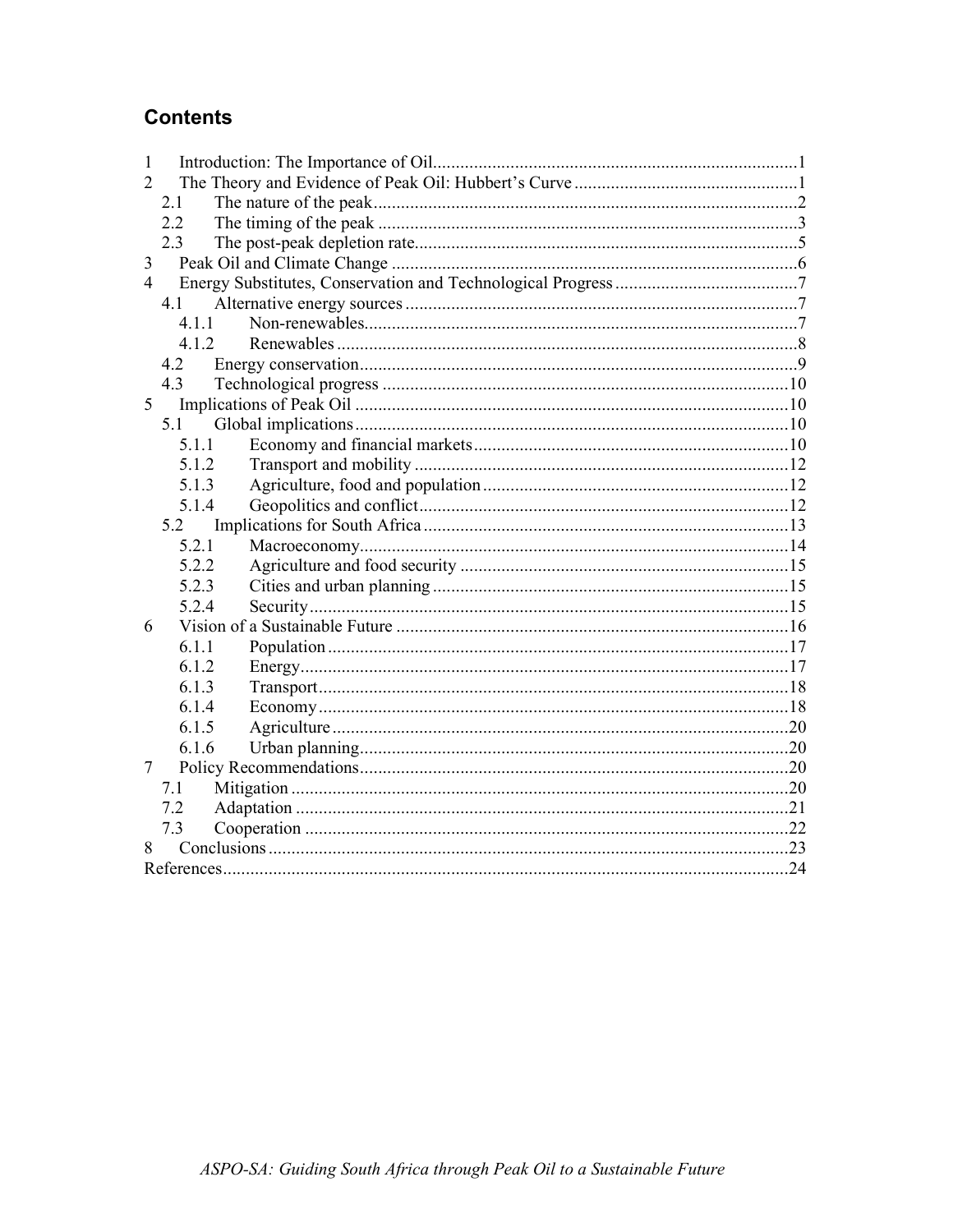## 1 Introduction: The Importance of Oil

Oil is the quintessential commodity in the modern industrial economy. Although the industrial revolution was initially powered by coal, since the first commercial oil well was drilled in Pennsylvania in 1859 oil has gained increasing prominence in terms of its share of the world's primary energy supply. It now accounts for over 35 per cent - the largest share. As an energy source oil is used for electricity generation, heating and – most importantly – as a liquid fuel for transportation. The world's transport systems (including ships, trains, airplanes and road transport) depend on oil for some 90 per cent of their energy (Leggett, 2005; Heinberg, 2006). Consequently, the tourism sector in most countries is also highly reliant on oil. Industrial agriculture depends heavily on oil and natural gas for the production of fertilizers, herbicides and pesticides, as well as to power mechanised farm machinery and transport products to markets. The manufacturing sector uses oil both for energy and as a feedstock for a myriad of products from plastics to paints to pharmaceuticals. Almost all goods and most services involve the use of oil at some point in the production or distribution process.

Rising production of oil has underpinned world economic growth for the last century. However, this trend of increasing supplies of the global economy's most critical resource cannot continue indefinitely. Most simply, this is because oil (like other fossil fuels) is a finite resource. This raises the vital questions of when and how the depletion of oil will impact on societies. This paper makes an initial attempt to answer these questions, with regard to South Africa in particular, recognising that much more research needs to be done on this issue.

## 2 The Theory and Evidence of Peak Oil: Hubbert's Curve

In the 1950s, a petroleum geologist named M. King Hubbert theorised that oil production in any given region would roughly follow a bell-shaped curve, rising to a peak when approximately half of the total oil had been extracted, and thereafter gradually falling toward zero as extraction became progressively more difficult and costly. This production curve would mirror a similar pattern of oil discoveries, although after a substantial time lag. Hubbert applied a logistic probability distribution function to historical data on reserves and production in order to forecast the timing of peak production in a region.

In 1956, Hubbert used his model to make the, then, highly contentious prediction that oil production in the lower 48 United States would peak some time between 1966 and 1972 (Heinberg, 2003: 88). He based his forecast on the pattern of oil discoveries, which had peaked in the 1930s. Hubbert turned out to be correct: the actual production peak occurred in 1970, after which date production has followed a declining trend. (Overall US production never regained its 1970 peak rate despite more recent discoveries in Alaska's Prudhoe Bay and the Gulf of Mexico). Hubbert hypothesised that world oil supply would follow a similar bell-shaped curve, mirroring the pattern of (earlier) oil discoveries. His theory has been the subject of intense debate, particularly in recent years. The debate now centres on when the inevitable peak in world oil production will occur, not on whether it will occur (see Hirsch, 2005). Nobody can credibly deny that production of a finite resource must eventually decline toward zero.

Economists, amongst others, correctly point out that higher oil prices tend to stimulate increased exploration activity. However, more *exploration* does not necessarily translate into more *discoveries*: it depends on the extent to which undiscovered oil fields still exist. Colin Campbell, the founder of ASPO, believes that over 90 per cent of recoverable conventional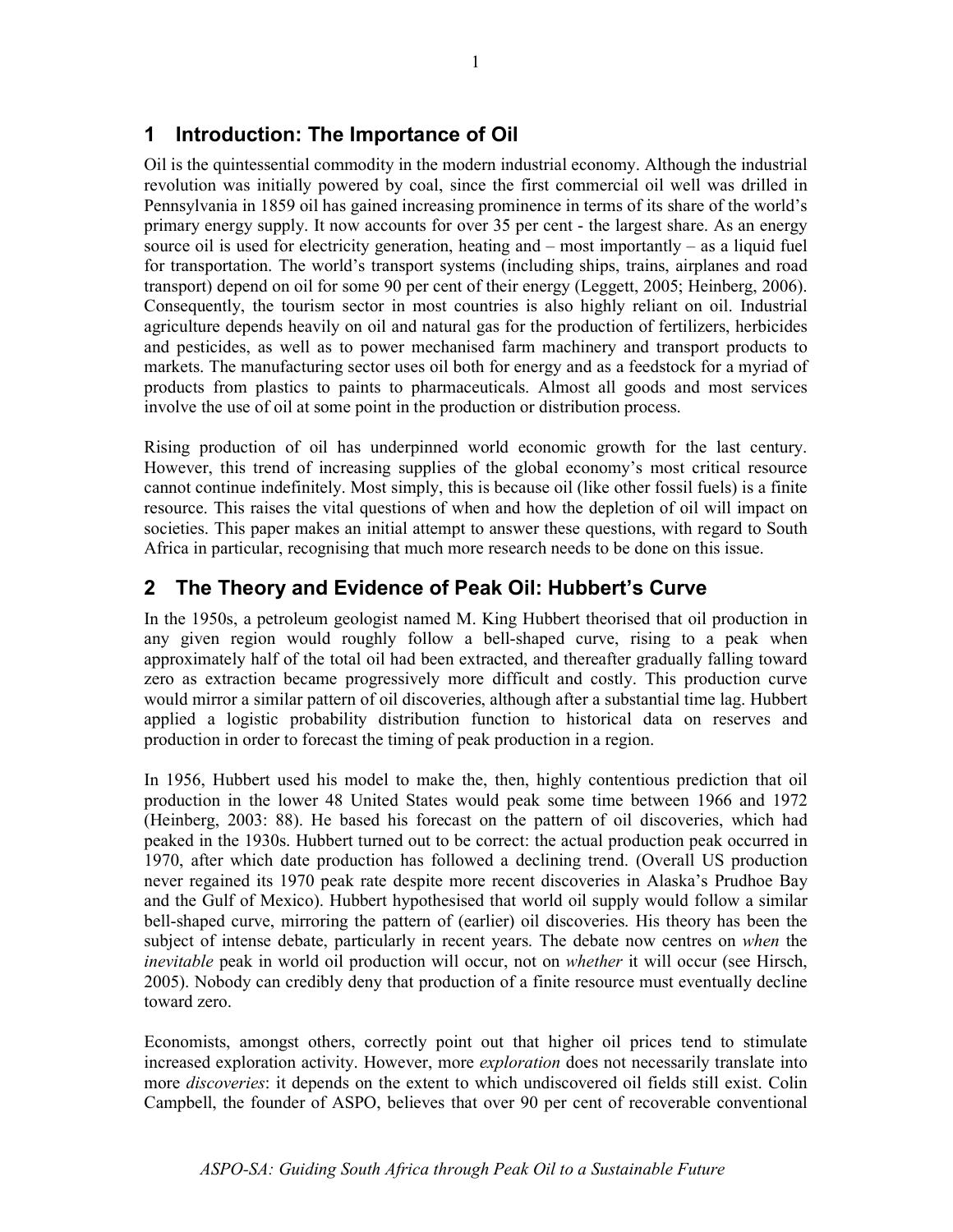oil has already been found. At some point, no matter how high the price of oil rises, it cannot overcome the physical limitations of a finite resource.

There is growing evidence that we are nearing the world Hubbert peak:

- Globally, new oil discoveries peaked in the 1960s and have been on a declining trend ever since (see Figure 1). This is despite spectacular improvements in exploration and recovery technology over the past few decades and the incentives provided by high oil prices in the 1970s and in recent years.
- About half of global oil reserves are contained in the largest 100 fields, almost all of which were discovered more than 25 years ago. Production from many of these supergiant and giant fields is in decline.
- Since 1981, more oil has been consumed each year than has been discovered (see Figure 1). In the past few years, about five or six barrels have been used for each new one found.
- Thirty-three of the 48 significant oil-producing nations have already passed their individual production peaks (Hirsch, 2005).



Figure 1: Conventional oil discovery and production

#### 2.1 The nature of the peak

In the US, the oil production curve has been largely unimpeded by political influences and determined chiefly by geological and economic factors. This resulted in a 'classic' Hubbert curve profile, with a well-defined, absolute peak being reached in 1970 and a fairly symmetrical shape (in the lower 48 states). In other countries, however, notably some members of the Organisation of Petroleum Exporting Countries (OPEC) and Russia, production has been more volatile, having been influenced by political decisions or economic turmoil, respectively. Such factors have resulted in two or more local peaks in the production curve of some oil producers.

Source: ASPO (2007)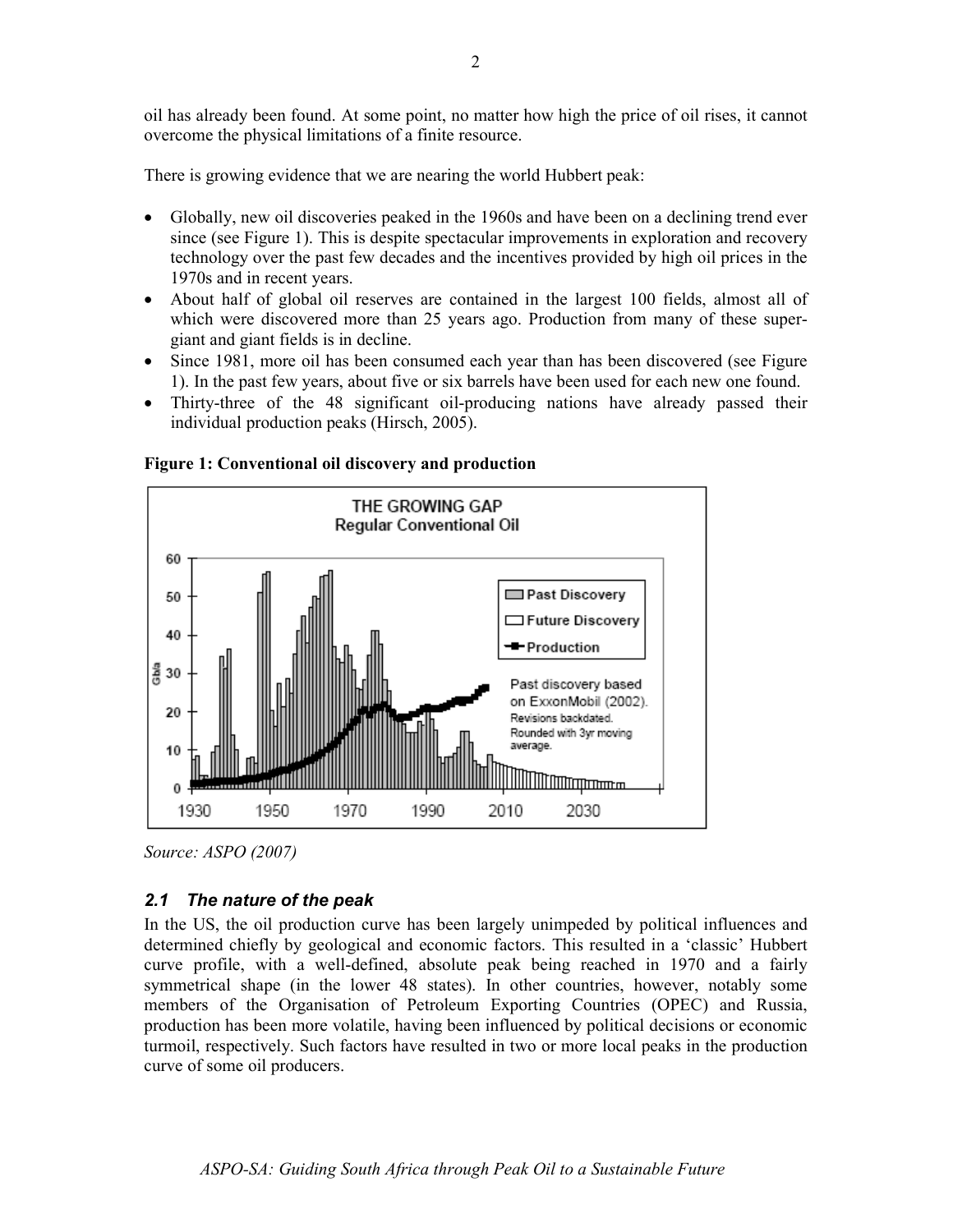For the world as a whole, production will not necessarily (or even likely) reach a welldefined, sharp peak. Many experts are predicting a 'bumpy plateau' lasting for several years (Heinberg, 2004: 34-37). This is due partly to the smoothing effect of aggregating national or regional production profiles which peak at different times, and partly to anticipated supply disruptions and recoveries resulting from political and economic upheavals. However, geologically and mathematically it is clear that production must at some date reach a global maximum (even if it is a plateau lasting several months or years).

#### 2.2 The timing of the peak

Predictions about the timing of the world peak vary amongst individual oil geologists and energy agencies. As can be seen in Table 1, a significant number of experts expect oil to peak within the next decade. For instance, the latest projection by veteran oil geologist Colin Campbell, founder of ASPO, is that 'regular conventional' oil production peaked in 2005, and that all petroleum liquids (including heavy, deep-water and polar oil, and natural gas liquids) will peak around 2010 (see Figure 2). In contrast, forecasts by Cambridge Economic Research Associates (CERA) and the US Geological Survey (USGS) are more optimistic. However, these predictions are based on arguably unrealistic assessments of future oil discoveries (Campbell, 2005: 39-41). Actual discoveries over the past few years have been considerably below the USGS's F95 high probability forecast, which predicts a world peak in 2016. Thus all of the most credible estimated dates of the world peak lie within the next decade, and many within the next five years.

| <b>Source</b>                                    | <b>Affiliation</b>                        | Date              | <b>Notes</b>                           |
|--------------------------------------------------|-------------------------------------------|-------------------|----------------------------------------|
| Kenneth Deffeyes                                 | Princeton University<br>(retired)         | 2005              | Regular oil                            |
| <b>Richard Duncan</b>                            | Institute for Energy and<br>Man           | 2006              | Regular oil                            |
| Ali Samsam Bakhtiari                             | Iranian National Oil<br>Company (retired) | 2006-2007         | Regular oil                            |
| Chris Skrebowski                                 | Oil Depletion Analysis<br>Centre, UK      | 2007-2008         |                                        |
| Colin Campbell                                   | ASPO-Ireland                              | 2005<br>2010      | Regular oil<br>All petroleum liquids   |
| David Goodstein                                  | Cal Tech University                       | Before<br>2010    |                                        |
| Michael Smith                                    | Oil geologist $\&$ analyst                | 2011              | Regular oil                            |
|                                                  |                                           | 2013              | All liquid fuels<br>including biofuels |
| Cambridge Economic<br><b>Research Associates</b> |                                           | <b>After 2020</b> |                                        |
| US Geological Survey                             |                                           | 2016              | F95 (high probability)<br>scenario     |
|                                                  |                                           | 2037              | F50 (median) scenario                  |

#### Table 1: Predicted Dates of World Oil Peak

Sources: ASPO (2007); CERA (2005); Deffeyes (2005); Duncan (2003); Goodstein (2005); Hirsch (2005); Smith (2007).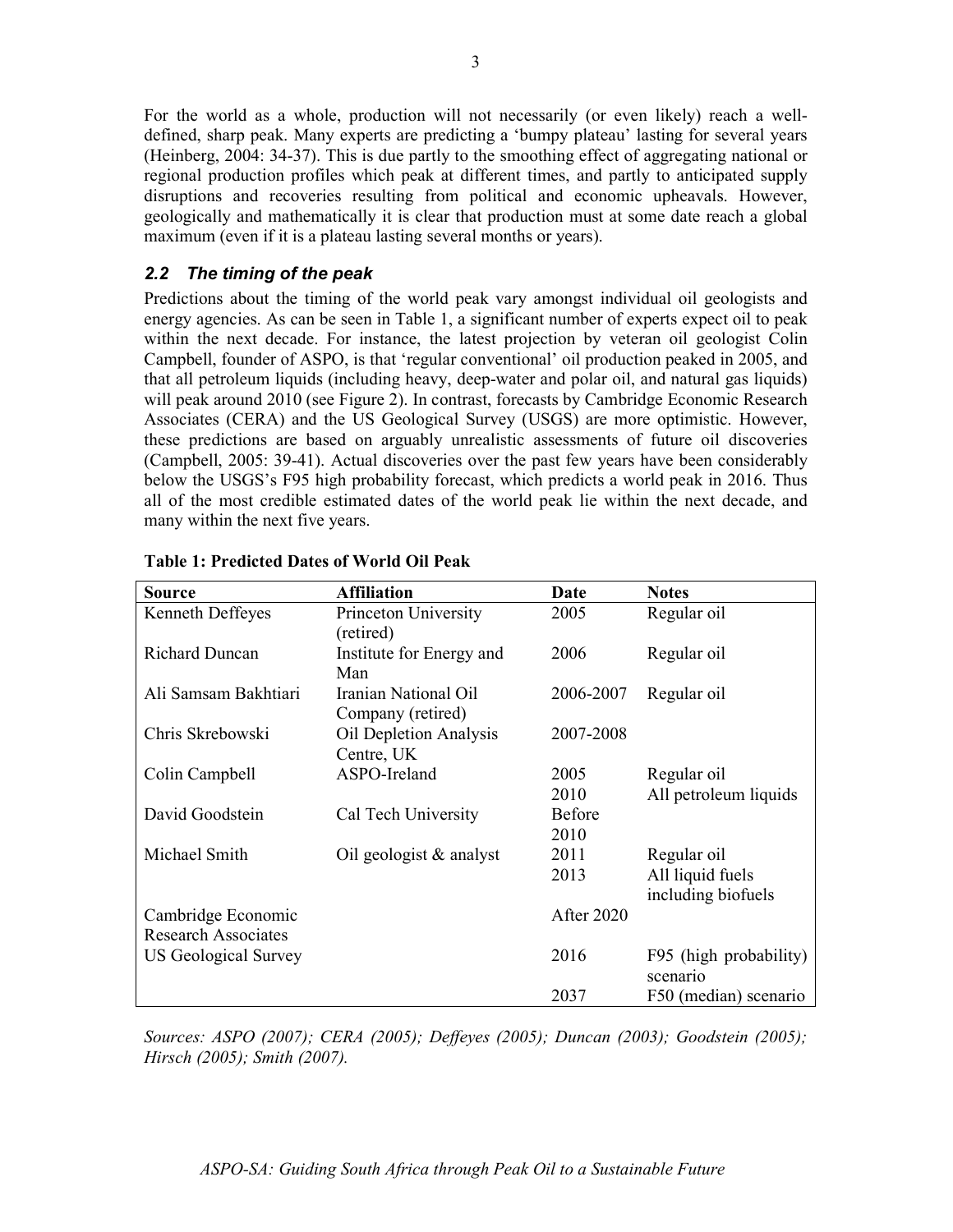

Figure 2: ASPO's world oil and gas production profiles – history and projections

Source: ASPO (2007)

Approximately 90 per cent of crude oil production to date has been regular conventional oil. ASPO's forecast includes so-called 'unconventional' sources of petroleum, but does not anticipate that these will extend the date of the peak by more than a few years, although they will lessen the steepness of the descent. This is because each of the unconventional sources of petroleum has significant disadvantages and/or limitations:

- HEAVY OIL: Mostly produced in Venezuela, this source has a low net energy return (or energy return on energy invested, EROEI). Political action in that country, notably the recent nationalisation of the oil industry, has helped place an upper limit of just a few million barrels per day on the volume of heavy oil production that can reasonably be expected.
- OIL SANDS and SHALE OIL: While Canada's oil sands and Colorado's oil shale are vast potential resources, the processing thereof into useable crude oil requires large amounts of fresh water and energy (at present mostly natural gas), and creates extensive environmental damage. Crucially from an economic perspective, the EROEI is very low.
- DEEP WATER OIL: Spectacular technological advancements have allowed offshore production of oil in very deep water, notably in the Gulf of Mexico and the Gulf of Guinea. However, production costs are much higher than for conventional crude. Production in the Gulf of Mexico has proven to be susceptible to disruption by hurricanes. In the case of some fields this is permanent as the costs of repairing oil rigs exceeds the value of oil remaining.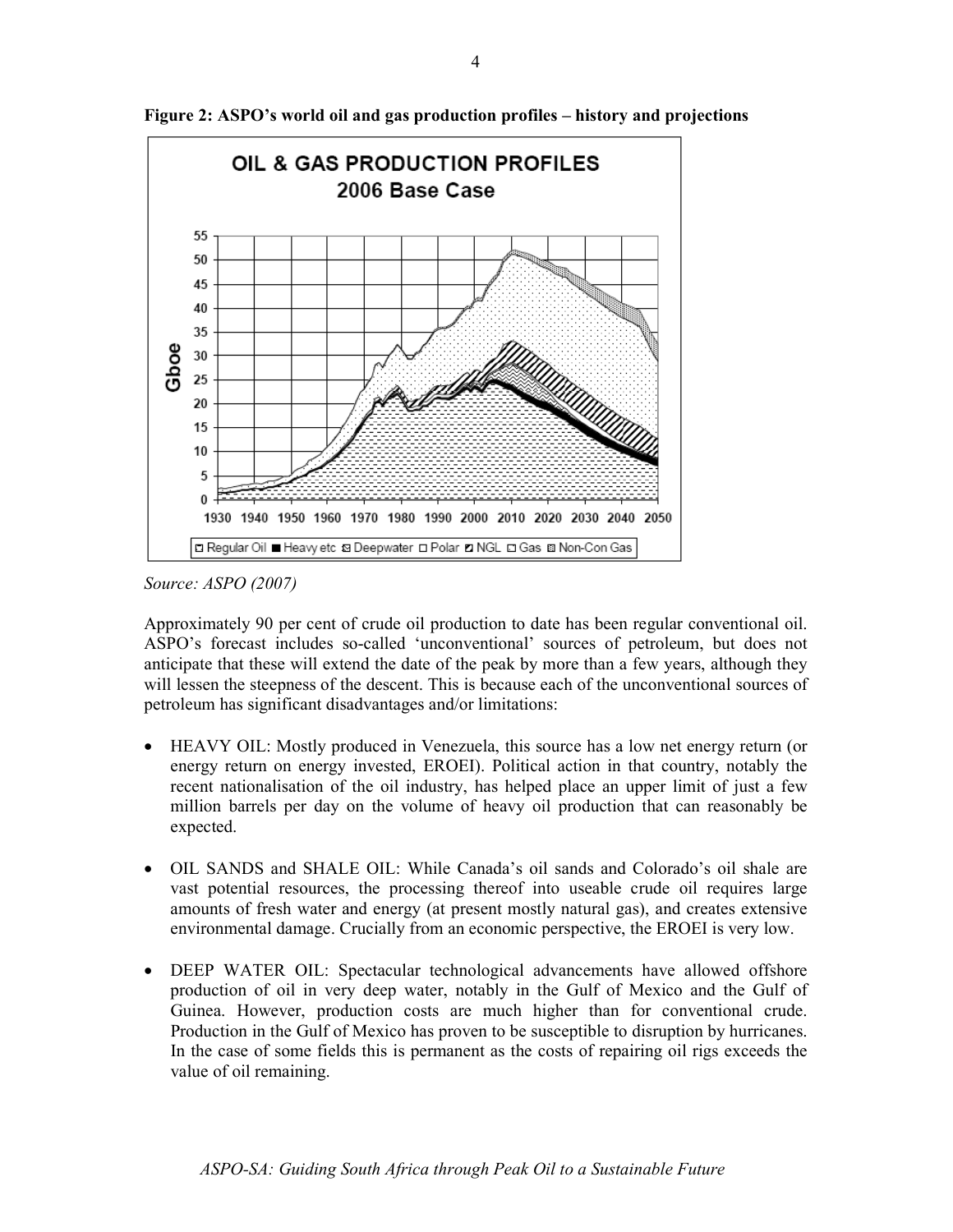- POLAR OIL: Deposits of oil are thought to exist within the Arctic Circle. However, working conditions and production costs are daunting obstacles. The Antarctic continent is currently off limits to oil exploration by international agreement.
- NATURAL GAS LIQUIDS: Natural gas condensates constitute an important, but limited, additional source of liquid petroleum.

Matthew Simmons (2005), a prominent energy investment banker and former advisor to the Bush Administration, has argued that Saudi Arabia is much closer to peaking than is commonly thought, and that when Saudi production peaks, the world will peak. Over the past year the Saudi oil production has dropped from approximately 9.5 million barrels per day (mbpd) to around 8.6 mbpd. According to the Saudis, this decline has resulted from deliberate cuts as part of OPEC agreements. But there is speculation that their largest field, Ghawar, could be in a state of collapse (as is Mexico's Cantarell field, the fourth largest field in the world).

Simmons presented US Department of Energy data in a submission to the ASPO-USA conference in Boston in October 2006, showing that oil production had reached a high of some 85 mbpd in December 2005, but had fallen slightly to a fairly consistent rate of 84 mbpd in 2006. This potentially indicates that production has already peaked. However, the International Energy Agency published a production figure of 85.4 mbpd for December 2006. This illustrates one of the problems in identifying the peak, namely the contentious and unreliable nature of oil production (let alone reserve) estimates.

It is important to note that depletion alone will not determine the date of the peak. Geopolitical events (such as wars in oil producing countries), extreme weather conditions (e.g. hurricanes in the Gulf of Mexico) and economic factors (e.g. an international recession) could all play a role by influencing either supply or demand for oil.

Ultimately, as Heinberg (2003: 202) points out, the timing of the peak in world oil production may only be apparent several years after the fact. This is partly because there is likely to be considerable supply volatility in the years immediately before and after the peak as a result of economic and political disruptions. Even if the peak occurs after 2012, there may be a further run-up in oil prices before then. According to Leggett (2006), there is a very high probability that new oil production coming on-stream will be insufficient to match the combination of rising demand and depletion of existing oil reserves between 2008 and 2012, resulting in excess demand for oil (even though supply may not yet have peaked).

#### 2.3 The post-peak depletion rate

Estimates of the world depletion rate vary from one expert to the next, from around 2 per cent to about 8 per cent per annum (see Heinberg, 2006). Colin Campbell (of ASPO-Ireland) estimates a world depletion rate (of all petroleum liquids) of approximately 2.6 per cent per annum, which may be considered a reliable – if perhaps fairly conservative – benchmark.

In summary, it appears highly likely that oil production will not increase substantially beyond its current level (perhaps by about 5 million barrels per day at most, according to ASPO's projection), and that within five to ten years' time, it will begin to decline. The longer that production is maintained at or above current rates, the faster it will fall on the far side of the Hubbert curve.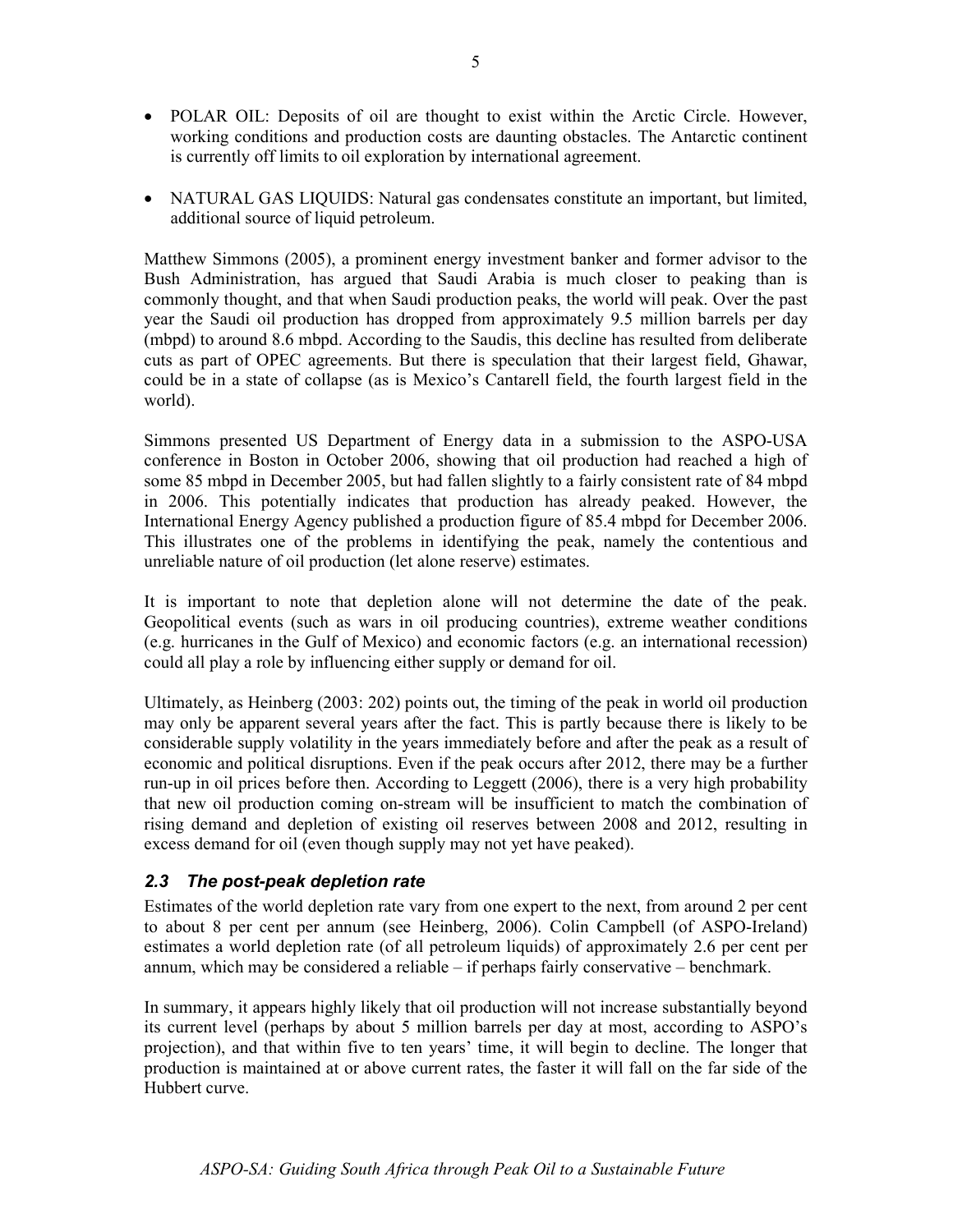#### 6

#### 3 Peak Oil and Climate Change

Climate change resulting from anthropogenic global warming (caused mainly by the burning of fossil fuels and the destruction of natural forests) is a very serious issue in its own right. The evidence of global warming is mounting day by day: icecaps and glaciers are melting (e.g. the Artic sea ice has shrunk considerably and in summer no longer covers the North Pole), and air and sea temperatures are rising (IPPC, 2007). The effects of global warming on the Earth's climate and weather systems are already evident, manifesting in increasing prevalence and severity of extreme weather conditions, such as heat waves, droughts, floods and storms. In addition, there is already evidence of rising sea levels owing to the melting of icecaps and glaciers as well as thermal expansion of the oceans. In the long term, climate change poses threats to food and water security, increases the risk of epidemic diseases spreading, will destroy some coastal settlements, and will result in massive displacement of peoples as some regions become uninhabitable.

There are strong linkages between Peak Oil and Climate Change. Most obviously, the burning of oil (as well as coal and gas) reserves have been identified as a major contributor to global warming. But does fossil fuel depletion – and specifically the impending peak in oil production – imply that concerns about future carbon emissions are unwarranted?

The long-term climate change forecasts of the Intergovernmental Panel on Climate Change (IPCC, 2001, 2007) assume continued fossil-fuel based economic growth and rising carbon emissions. If indeed the peak of oil (and gas) production turns out to occur in just a few years' time, this might seem to imply that greenhouse gas emissions will decrease irrespective of mitigation policies such as voluntary emission reductions or those agreed to under the Kyoto Protocol. On the other hand, however, oil depletion raises the spectre of a substitution of coal for oil and gas, especially in the US, China and India, each of which have abundant coal reserves. Increasing reliance on coal, which produces more  $CO<sub>2</sub>$  per energy unit than oil or gas, may mean increasing net emissions in the future and even faster planetary warming.

This raises another question: can we afford to burn all the remaining fossil fuels? In the view of Jeremy Leggett, a specialist on both oil and climate change, "we have plenty [fossil fuels left] to tip us into global economic ruin as a result of climatic meltdown" (see *Half Gone*, 2005: 117). Consequently, Leggett argues, "we cannot afford to burn all the oil [that remains], much of the gas must remain below ground, and the great majority of the coal shouldn't even be considered" (p. 128).

Peak Oil and Climate Change must be understood and tackled together. Some (albeit partial, unsustainable) remedies for Peak Oil, such as the more intensive use of coal, will exacerbate the global warming problem. On the other hand, the development of clean, renewable energy sources (such as solar and wind power) will help human societies to cope with both challenges. It is possible that effective mitigation of global warming will require faster reductions in the use of oil than will be imposed by natural depletion. However, given the current state of international climate change negotiations and the limited mitigation targets agreed under the Kyoto Protocol (e.g. the fact that the US, Australia, China and India are not signatories to the protocol), and the likely imminence of Peak Oil, the latter issue will have to be addressed directly. Otherwise, the economic destabilisation caused by the peak could seriously hamper future climate mitigation efforts.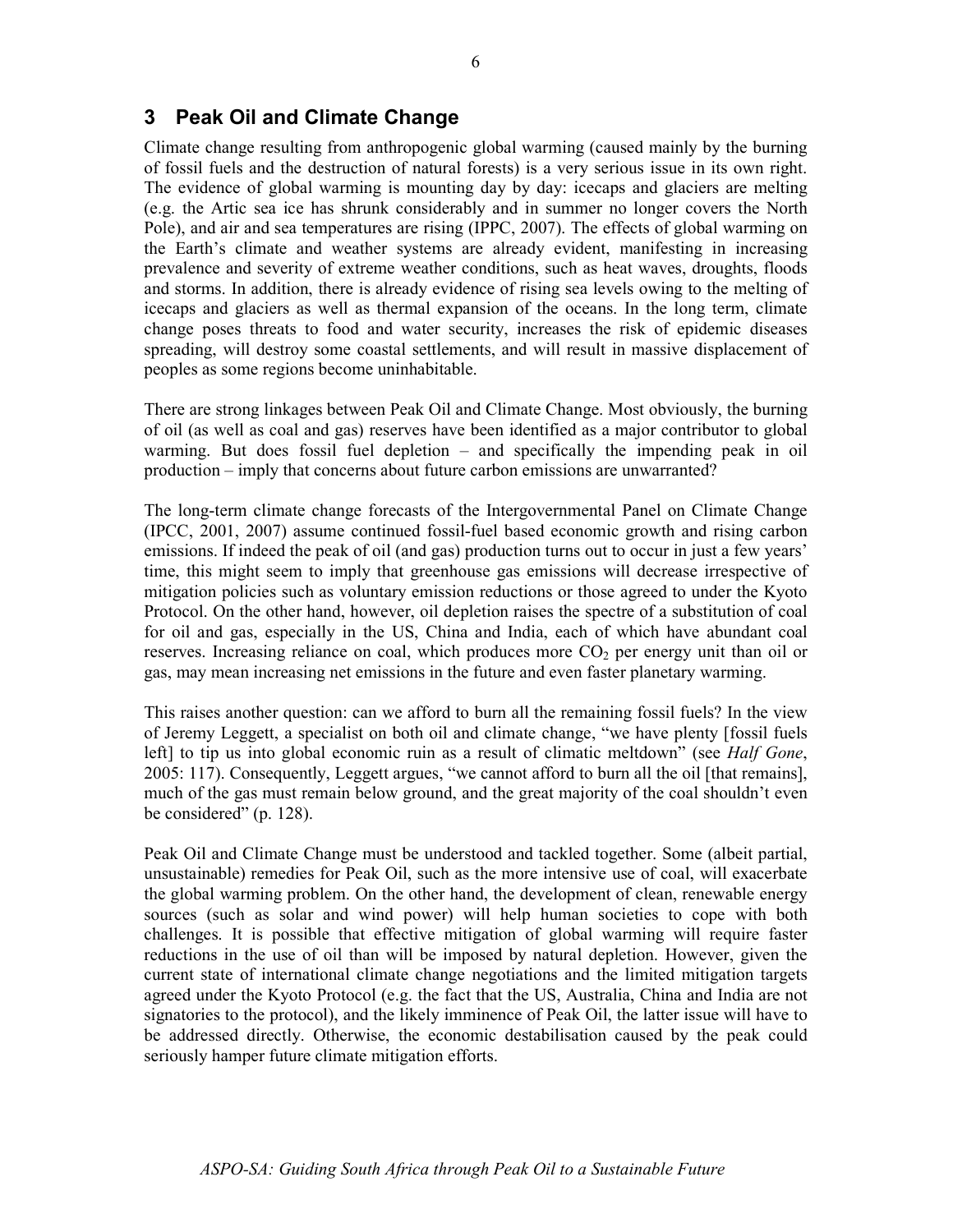This section considers the potential of alternative energy sources, energy conservation measures and technological development to mitigate the impending shortfall in oil supply.

#### 4.1 Alternative energy sources

#### 4.1.1 Non-renewables

- COAL currently contributes about a quarter of the world's primary energy supply. Consumption of coal is growing faster than that of any other energy source, thanks mainly to its increasing rate of exploitation in China (and to a lesser extent India). Coal can be converted into liquid fuels, and therefore is a partial substitute for oil. However, the conversion process involves a considerable loss of energy. Coal in any case is less energy dense than oil or gas. Most importantly, coal is highly polluting, giving rise to smog, acid rain and the highest carbon dioxide  $(CO<sub>2</sub>)$  emissions of any hydrocarbon. Although sequestration of carbon dioxide has been proposed, this depends on the suitability of local geology and on effective monitoring and policing. (South Africa does not have the requisite geological conditions for subterranean carbon storage.)
- NATURAL GAS, like oil, is a highly versatile and efficient energy source. In addition, it can be converted into liquid fuel; although worldwide the scale of current gas-to-liquid conversion is very small. For the most part, natural gas is traded in regional markets via pipelines, because transportation by ship is very costly and carries substantial risks (e.g. vulnerability to terrorist activity). Although its  $CO<sub>2</sub>$  emissions are less than those of coal and oil, it nevertheless contributes significantly to global warming. Perhaps the main limitation of gas aside from its emissions is that its global rate of production will at some point reach a peak itself and decline rapidly. This has massive implications for heating, agriculture and electricity generation in its own right (see Darley, 2005). Since oil and gas are partial substitutes, their prices are to some extent correlated, meaning that oil depletion with push up the price of gas.
- NUCLEAR POWER is derived from uranium, which is also a finite resource. Nuclear power has several other disadvantages: initial investment is extremely costly; it has a very low EROEI when measured over the full life-cycle; uranium mining and the manufacture of cement require fossil fuels, which emit carbon dioxide; there is a danger of disasters such as Chernobyl; decommissioning costs are very high; and as yet no permanent solution has been found for radioactive waste disposal. Nevertheless, nuclear power is already becoming more politically fashionable as oil prices rise. However, Goodstein (2004: 19) warms that it will take "at best a decade or more for the new power plants to come on line." Moreover, even if more nuclear reactors are built, they will produce only electricity and not liquid fuels directly (production of hydrogen fuel is discussed below). Finally, given the uncertain economic future in the context of Peak Oil and climate change, there is a considerable risk that insufficient resources will be available to decommission all nuclear power plants, leaving some dangerously radioactive.

To summarise, non-renewable energy sources are by definition not a long-term, sustainable proposition. Their use is constrained by natural depletion; coal, gas and uranium extraction will – like oil production – reach peaks and then decline. Even if governments and corporations decide to expand investment in these non-renewables, it will take many years to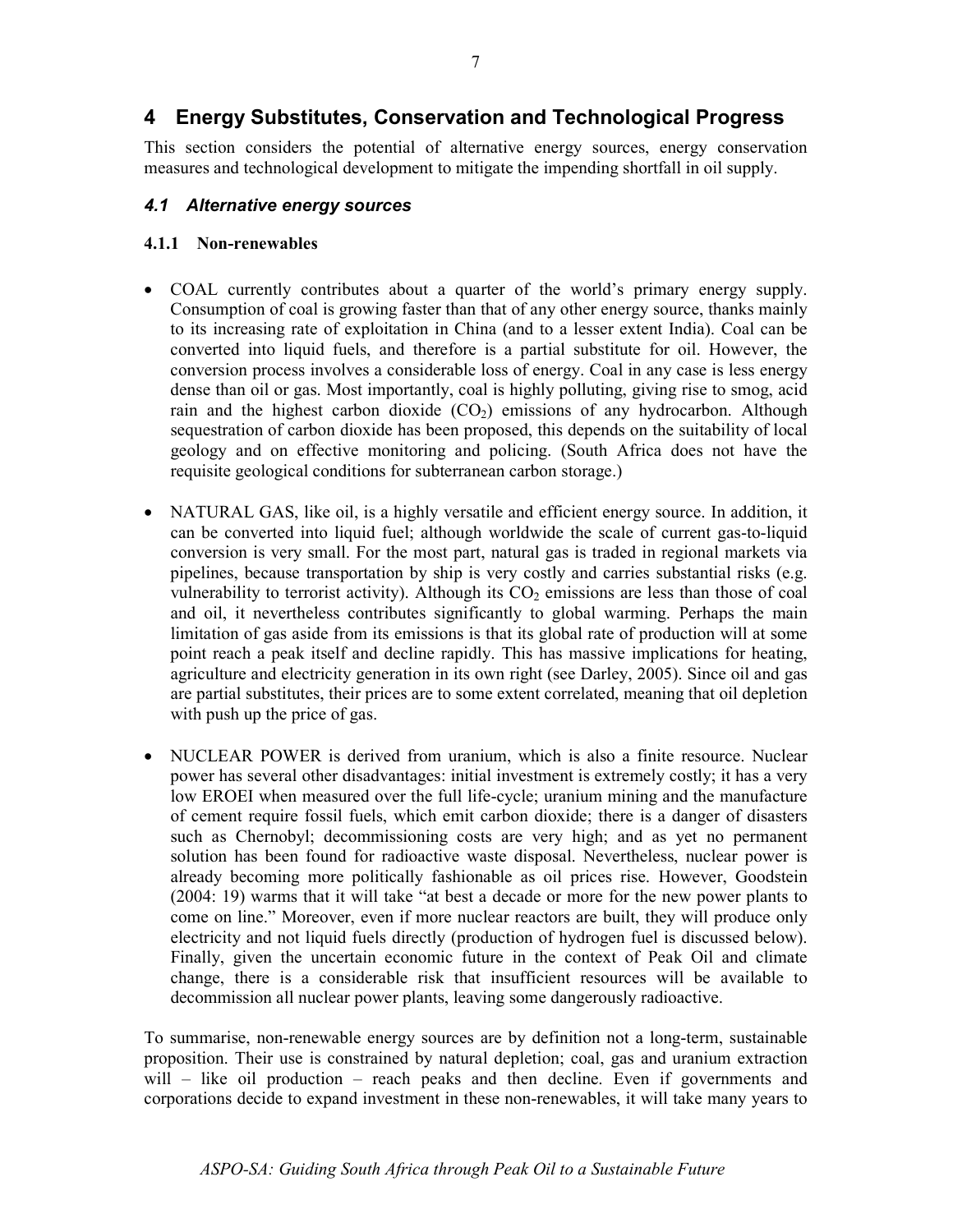bring sufficient new production capacity on stream. This will most probably be too late and of insufficient quantity to offset the rate of oil depletion. Perhaps most seriously, though, largescale replacement of oil with coal will most likely result in catastrophic consequences for climate change and the environment. Nuclear power similarly poses great risks for the environment and human health.

#### 4.1.2 Renewables

- BIOFUELS including bio-ethanol and biodiesel can power internal combustion engines and are therefore a ready substitute for liquid petroleum fuels. Ethanol is produced from crops such as corn and sugar, and is rapidly growing in popularity, especially in the US. Biodiesel can be made from various oil crops, including soybeans, canola, sunflower and canola, as well as from algae. Biofuels have two main disadvantages: (1) they have a low EROEI compared to oil (possibly negative net energy in the case of ethanol); and (2) crop-based biofuels will inevitably compete for suitable arable land with food production, which is required to meet the needs of a growing and unsustainably large population. Algae shows more promise, but once again enormous investments will need to be made to scale up production and this will take many years.
- BIOMASS chiefly in the form of wood, but also including animal dung is highly polluting and contributes to deforestation if used on a large, unsustainable scale (as is currently the case in many developing countries and was previously the case in many industrialised nations). Most importantly, the burning of timber contributes to greenhouse gas emissions and simultaneously destroys carbon sinks.
- SOLAR and WIND power possess the great advantage of being (relatively) clean sources of electrical energy. The main disadvantages are that they are localised and intermittent sources, which necessitates forms of storage (e.g. batteries or using hydrogen as an energy carrier). Since solar and wind currently contribute less than half a per cent of the world's energy (and 0.1 per cent of South Africa's energy), massive resources will have to be mobilised to scale up their capacity. Nonetheless, they will most likely have to form the main basis of a sustainable energy supply in the future.
- HYDROELECTRICITY currently constitutes the world's biggest source of renewable energy, contributing nearly 20 per cent of electricity (Heinberg, 2003: 150). Hydro plants are a convenient means of storing energy, and the net energy returns are generally quite high. On the downside, some plants are affected by seasonal rainfall, and this is likely to be increasingly problematic as climate change tightens its grip. Moreover, dams are generally very damaging to the local and downstream environments.
- GEOTHERMAL energy is used for heating as well as for electricity generation. Its main disadvantage is that it has limited geographical availability; only some countries have the necessary geology. In addition, natural replenishment of underground steam may take many decades, which effectively limits the useful lifespan of most geothermal fields (Heinberg, 2003: 151).
- HYDROGEN can be used to power combustion engines or to produce electricity in fuel cells. However, hydrogen is an energy carrier, not a primary source. It has to be produced from fossil fuels or by using electricity to electrolyse water. Moreover, a hydrogen-based economy would require a very different and expensive infrastructure and will thus be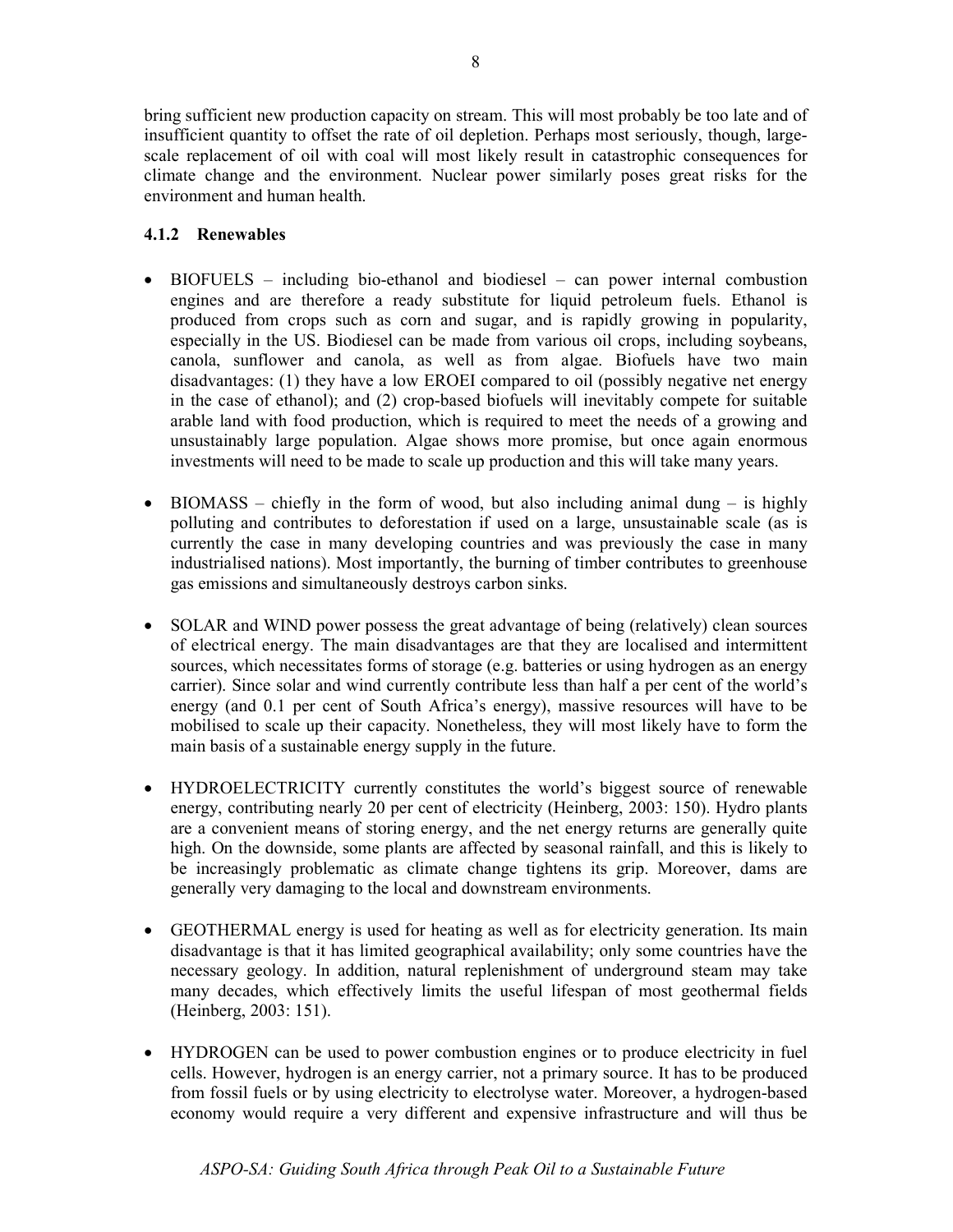costly and time-consuming to adopt. Despite these disadvantages, it will probably form an important component of future sustainable energy supplies, mainly as a way of storing solar and wind energy.

In summary, while some renewable energy sources hold great promise for the future, there are three main problems from the point of view of oil depletion: (1) with the exception of biofuels, they cannot readily be substituted for liquid petroleum fuels (but some biofuels require substantial fossil fuel inputs); (2) they currently contribute a miniscule fraction of the world's energy supply, so that a large amount of time and resources will be required to scale them up sufficiently to replace depleting fossil fuels; and (3) they currently require fossil fuels for manufacture and distribution.

Currently, no energy source is fully substitutable for oil, given its high degree of versatility both as a fuel (especially for transport) and as an input into the petrochemical industry, as well as its high energy density. Consequently, a transportation network of automobiles, aeroplanes and ships on anything like the present scale is simply not feasible with existing energy technologies. This brings us to the question of whether conservation of oil can ameliorate its declining availability in the future.

#### 4.2 Energy conservation

There are two principal conservation strategies, namely increasing energy efficiency and reducing consumption (see Heinberg, 2003: 160-164). The scope for both of these conservation measures is large – technically if not politically. For instance, energy consumption per capita in North America is twice that in Europe and Japan, due in no small part to Americans' notorious preference for large vehicles as well as comparatively low taxes on gasoline.

Conservation measures include reduced road speed limits, encouragement of car-pooling, greater use of bicycles (especially in city centres), and mundane actions such as switching off lights and heating in unoccupied rooms and buildings. Greater energy efficiency may be achieved through the use of more fuel-efficient vehicles, better building insulation, more efficient lighting, and technologically superior electric power plants and industrial processes (for instance using cogeneration techniques), to name but a few.

Measures aimed at curtailment and efficiency of energy use are a vital component of any strategy to deal with oil depletion (see sections 6 and 7). However, given our current energy and transport infrastructure, and the diminishing returns to investment in efficiency, there are limits to the amount of energy that can be conserved while maintaining current patterns of economic and social activity (Heinberg, 2003).

Smith (2007) considers the future 'oil supply gap', i.e. the discrepancy between likely supply and 'business as usual' demand (growing at 1.8% per annum). He then models the potential effect on this gap of liquid fuel substitutes (including gas and coal liquefaction and biofuels), energy efficiencies (improved vehicle efficiency, electrified mass transport, airline rerouting, more efficient heating and power), and substitutes for petrochemical feedstock. Under reasonable assumptions about the growth of these substitutes and efficiency measures, his model suggests that they will delay the opening of the gap by just three years (from 2013 to 2016), and that by 2025 the gap will be of the order of 15 million barrels of oil per day. His conclusion is that substantial demand destruction is unavoidable.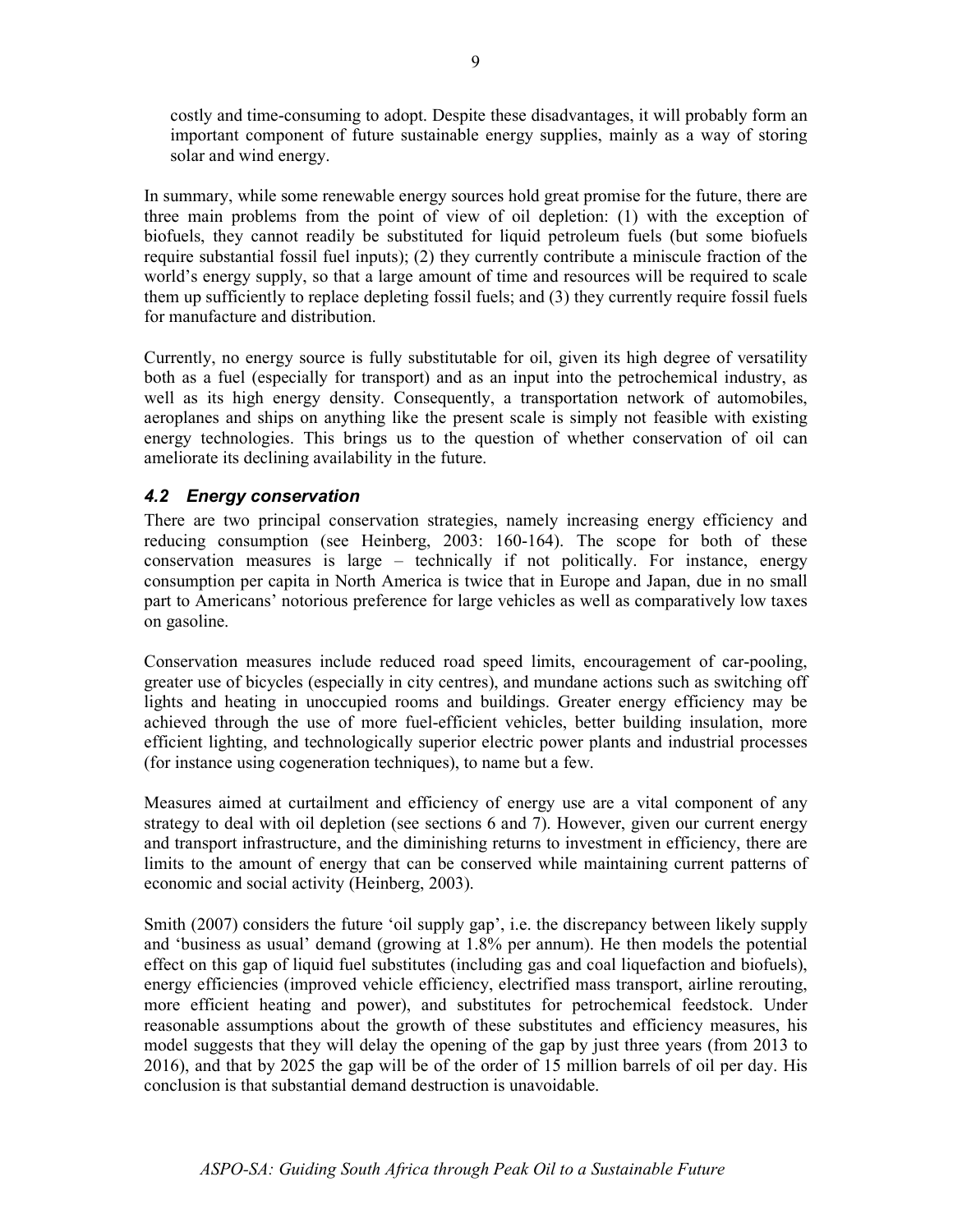In conclusion, although energy conservation will be increasingly important in the future, it is not a panacea that will avert the consequences of Peak Oil.

#### 4.3 Technological progress

If existing energy substitutes and conservation options will not be adequate to offset declining oil supply, can we rely on technological developments to take us painlessly past the oil era? Clearly, technological improvements are an unpredictable wildcard. It is conceivable that major strides will be made within a short time period when the incentives are adequately strong (e.g. when the price of fossil fuels is sufficiently high or renewables are sufficiently subsidised). But relying on possible short-term technological fixes on a large scale seems imprudent at best and wishful thinking at worst. It should also be noted that any transition to new technology will likely need to be created and driven by current oil-based technology until a sufficiently large base is installed. In an unstable oil environment on the downside of the Hubbert curve, this will be difficult; the sooner research and development initiatives are undertaken, the better.

## 5 Implications of Peak Oil

Humanity has never before confronted the situation whereby supply of its primary energy source declines on a global scale. Therefore it is impossible to predict with certainty what impact the peaking of world oil production will have on societies and economies. However, on the basis of past experience (including episodes of local energy depletion and previous international oil shocks) and reasoned argument, we can sketch plausible scenarios. South Africa will be affected indirectly via global economic and political upheavals, as well as more directly via higher prices and limited supply of imported oil.

#### 5.1 Global implications

#### 5.1.1 Economy and financial markets

Global demand for oil has been growing for decades as a result of both population expansion and economic growth (at an average rate of approximately 1.5 per cent per annum over the past 30 years). Supply has for the most past risen to meet this demand, aside from two interruptions in the 1970s and a brief one in 1990. The oil shocks of 1973/4 and 1979/80 resulted in rising inflation together with severe recessions and higher unemployment (i.e. stagflation) in the industrialised economies. However, these shocks had political origins and lasted for a few years at most. Peak Oil, being imposed by Nature, will have both short-term and long-term impacts on the economy.

The severity of the short-term economic impact of an oil shock depends on several factors, including the magnitude and rate of the price increase, and whether it is sustained or transient. Rapid, large and sustained price shocks have historically had the biggest impact. After oil output peaks, a gap will open up between demand (desired oil) – which is highly inelastic in the short run – and supply (available oil). As discussed earlier, a conservative estimate of the post-peak depletion rate is about three percent per annum. Considering that oil prices trebled in 1979/80 after a mere five percent reduction in output (Iran's contribution), the potential for runaway oil prices becomes evident.

Another important factor is the monetary policy response of central banks. If central banks allow higher energy prices to work through the economic system, then the increasing scarcity of fossil fuels will manifest appropriately in altered relative prices and act as a stimulus to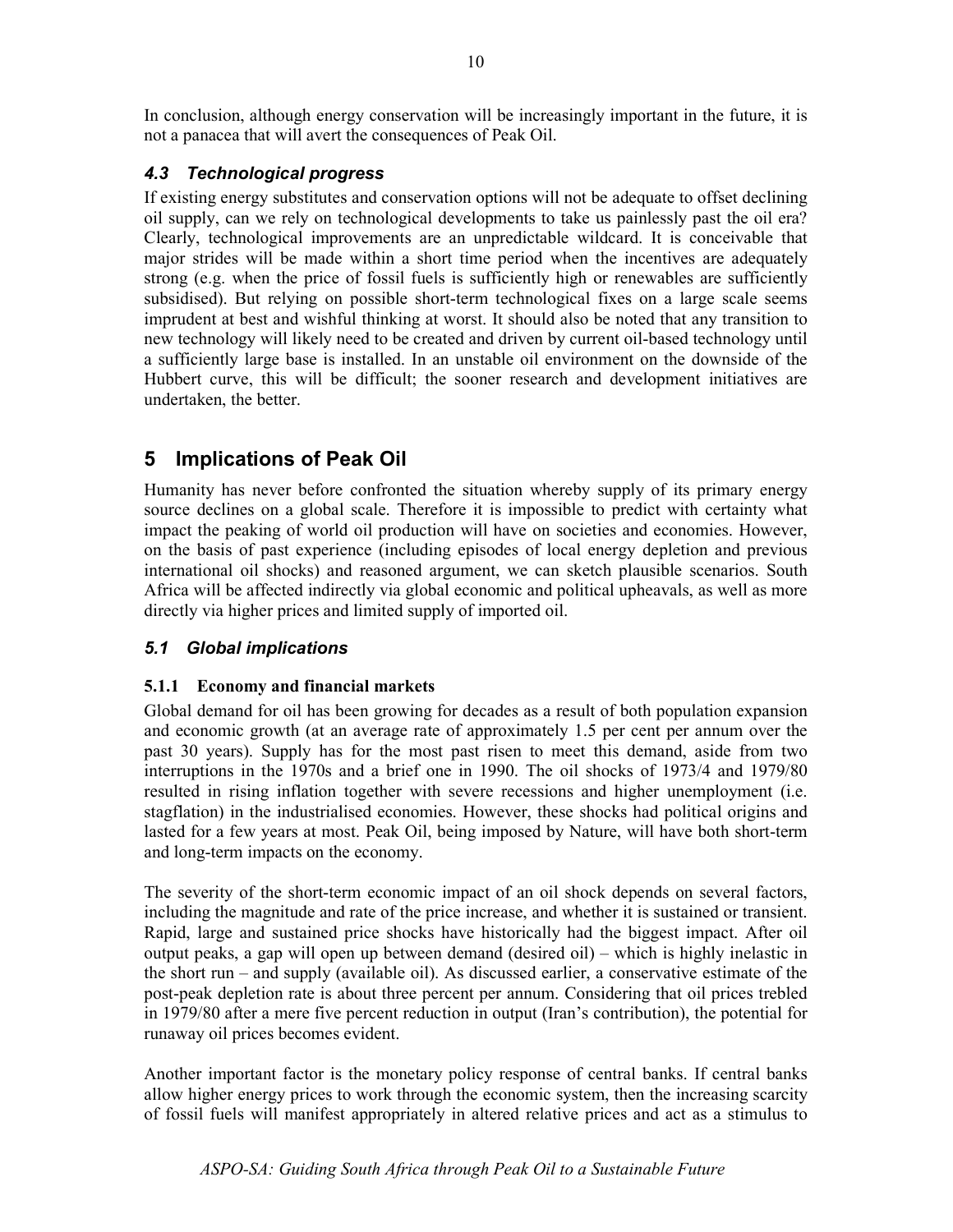both energy conservation and investment in substitutes. In the short- to medium-term this new investment could help to offset declines in demand and investment in other sectors. However, most central banks are primed to respond aggressively to signs of rising inflation, especially if oil prices rise rapidly. In this case the likelihood of a recession is increased. Consumers will already be curbing spending as a result of higher energy prices (and second-round price increases for energy-intensive goods and services), and if this demand destruction is exacerbated by higher interest rates, which also depress investment, the economic situation could deteriorate significantly.

Leggett (2005) argues that the crucial timing may not be the actual date of the oil peak, but rather when a critical mass of investors recognises that Peak Oil is unavoidable and imminent. (Admittedly the tipping point may occur only in retrospect, after the actual production peak becomes evident). Given the sensitivity of oil prices to news of even small interruptions to supply, this realisation is likely to spark wide-spread panic and hoarding behaviour among investors, leading to a dramatic price spike. Such a spike could have devastating effects on financial markets as investor confidence in the growth economy dissolves.

Indeed, the integrity of the world financial system is deeply dependent on continuous economic growth. This is because new money is created as debt, on which interest payments are required. The only way that the interest can be repaid in future is if more new money is issued, which itself increases the stock of debt. The collateral for this debt is continuous economic growth, which is itself dependent on growing supplies of energy. Should growth fail for an extended period, the financial system may implode, compounding the economic adversity.

In the medium term, an economic recession and/or investor confidence crash would reduce global demand for oil and – somewhat perversely – result in the oil price falling again. This in turn could stimulate a partial economic recovery, only for another price spike to be triggered and the cycle to repeat itself.

In the long term, the world faces a virtually endless sequence of supply-side oil shocks on the down-slope of the Hubbert curve. Thus we can reasonably expect a rising oil price trend due to cumulative shocks along with greater volatility as a result of economic and political fallout. Certainly, efforts will be made to conserve oil (and energy more generally), and there will be heightened efforts to find substitutes for depleting oil. However, it will take many years – if not decades – to replace the vast infrastructure that currently relies on oil. The problem is that economic conditions will be far less conducive to such investment after Peak Oil as a result of less energy being available, rising costs, and the business environment being characterised by greater volatility and uncertainty.

Given the combination of repeated supply-side oil shocks and the likelihood of a major stock market crash, a prolonged economic depression is a distinct possibility if no mitigating action is taken, or it is begun too late. The US Department of Energy commissioned a report on Peak Oil by Robert Hirsch et al (2005: 4), who concluded that:

"The peaking of world oil production presents the US and the world with an unprecedented risk management problem. As peaking is approached, liquid fuel prices and price volatility will increase dramatically, and, without timely mitigation, the economic, social, and political costs will be unprecedented. Viable mitigation options exist on both the supply and demand sides, but to have substantial impact, they must be initiated more than a decade in advance of peaking."

ASPO-SA: Guiding South Africa through Peak Oil to a Sustainable Future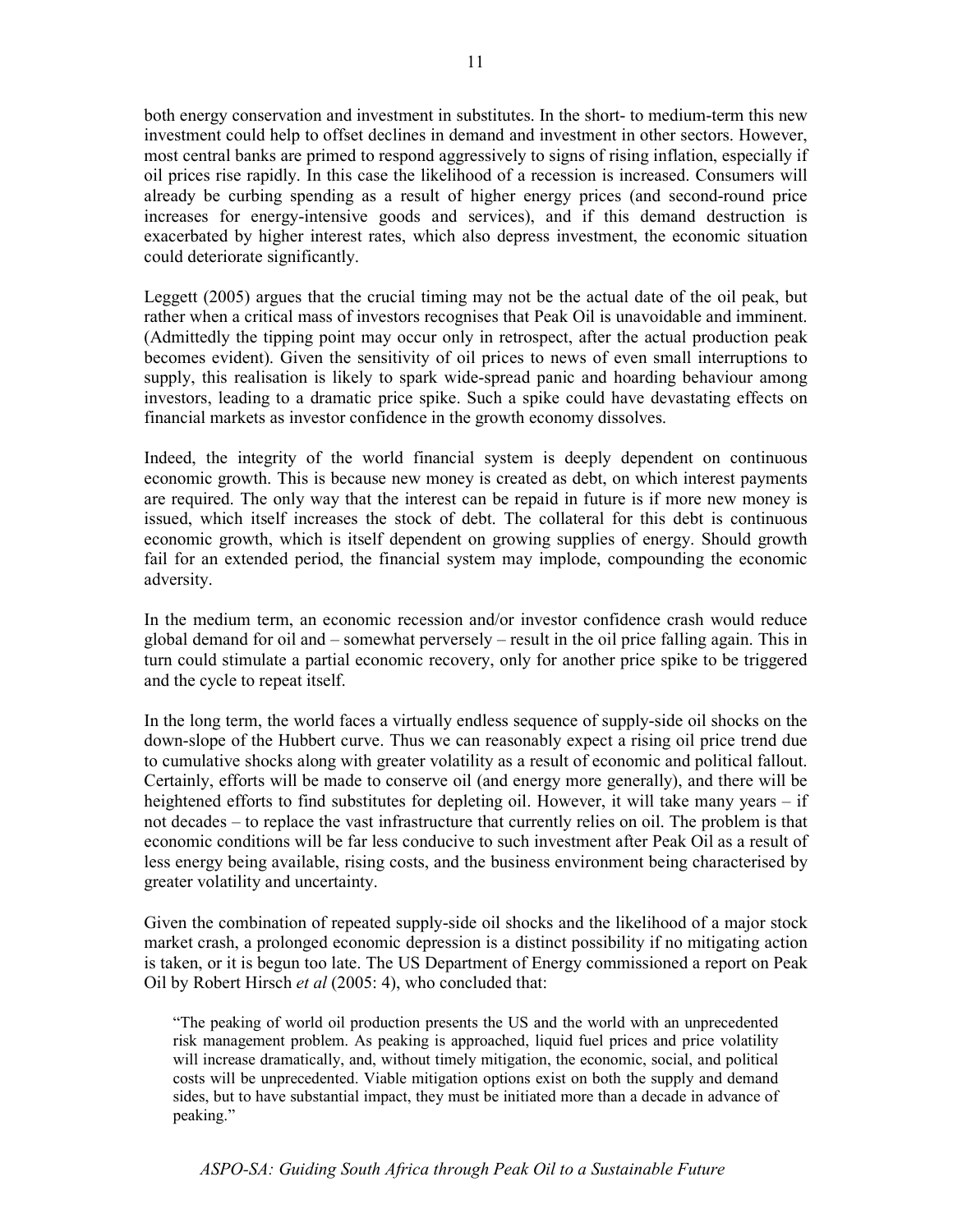#### 5.1.2 Transport and mobility

The rapid process of globalisation over the past two decades has been driven by a number of factors, including neoliberal ideology favouring free trade and technological progress (especially with regard to telecommunications). However, globalisation has to a large extent been underpinned by the availability of abundant, cheap oil to fuel the world's transportation systems. In the era of declining supplies of oil, we can expect a partial reverse of the globalisation process in favour of localisation of production and consumption (especially of material goods). More specifically, all sectors that rely heavily on oil-fuelled transport will be adversely affected. Chief amongst these is the aviation industry, a large fraction of whose operating costs are fuel. As a result of reduced international and national mobility, the tourism sector will shrink significantly.

#### 5.1.3 Agriculture, food and population

Oil and natural gas are essential inputs into modern industrial agriculture, both for the production of fertilisers and pesticides, and for the operation of farm machinery (e.g. tractors and harvesters). Furthermore, oil-based transport is used to deliver food products to consumers.

The so-called 'Green Revolution' in agriculture, which took place from the 1960s, involved the extension of Western farming methods (including fertilizer and pesticide use) and crop varieties to developing countries, massively boosting agricultural yields and thereby supporting rapid growth in their populations. Globally, the use of fossil fuels enabled the human population to grow from less than one billion in 1800 to approximately 6.4 billion today. The world population is currently growing by some 80 million people per annum, which implies a growing demand for food.

After oil output has peaked, the world faces the prospect of declining food production and therefore rising world food prices. Some authors suggest that without fossil fuels, the sustainable world population is probably in the region of about two billion (see Heinberg, 2003: 177). Others, however, are much more optimistic. Ultimately, the impact of fossil fuel depletion on agriculture needs to be viewed in conjunction with other environmental problems such as soil degradation, depletion of water resources and climate change. Together, these factors pose a significant threat to food security.

Another concern is the growing competition between food and fuel. Rising oil prices have prompted governments in several countries (including notably the US and Europe, as well as South Africa) to promote biofuel industries. Together, market forces and government support are making it increasingly profitable for (e.g. maize) farmers to supply their produce for the production of ethanol rather than for food. Growing international production of ethanol from maize and sugar is already pushing up the world prices of these staples, threatening the food security of certain food-importing nations and especially poor, landless consumers.

#### 5.1.4 Geopolitics and conflict

As oil production begins to wane after the peak, international competition for remaining supplies will intensify. Given how critical oil is for economic and military power, there is a strong likelihood of further regional military conflicts over energy resources, especially in the Middle East and Caspian region, but also in other significant oil-producing regions such as West Africa and Latin America.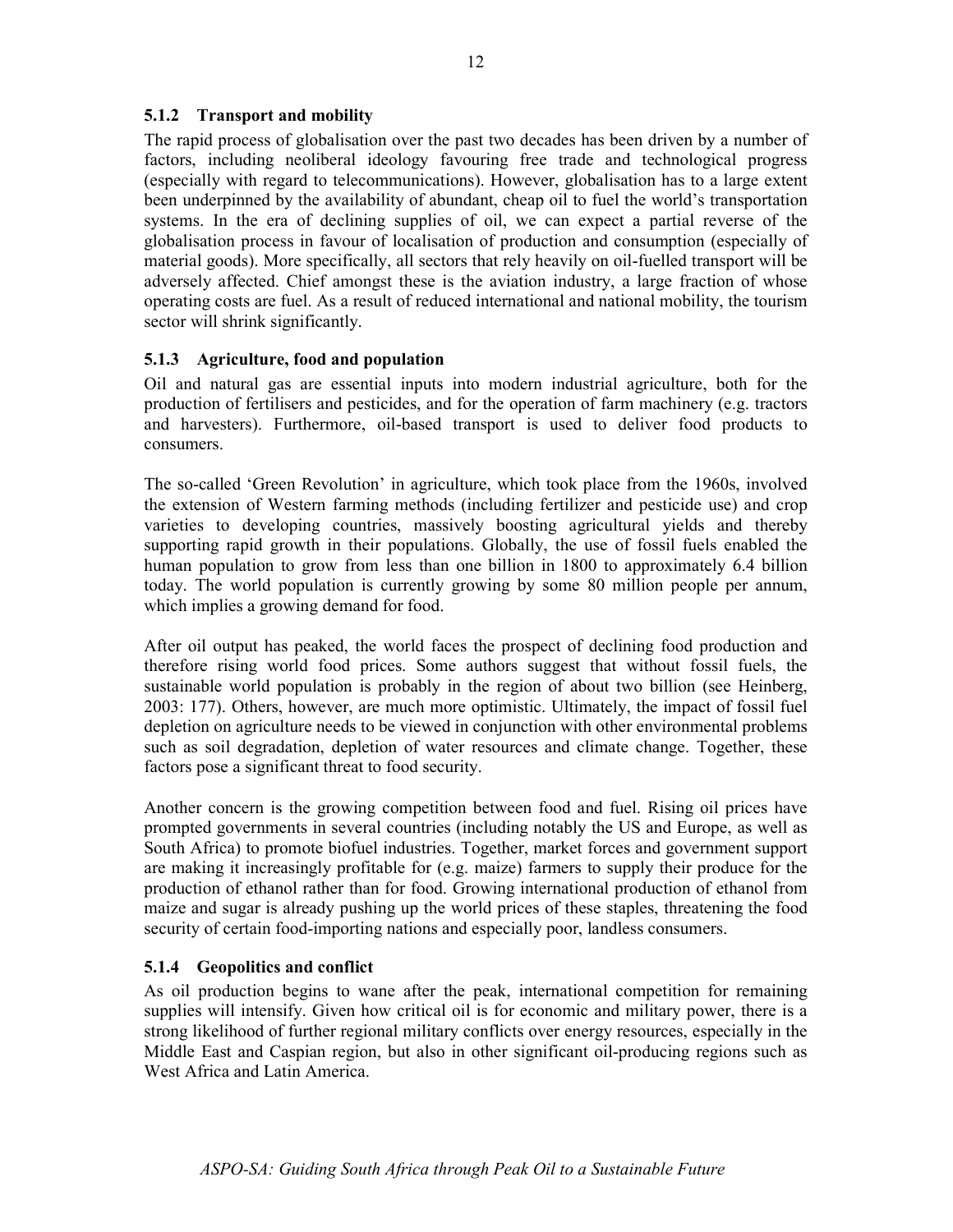In some cases local conflicts are already deepening (as in Nigeria, for example), and may possibly descend into civil wars. In addition, the occurrence of wars between powerful consuming nations (e.g. the US) and weaker producing states (such as Iraq) will probably increase (see Heinberg, 2004). There is a very strong likelihood that such intervention will seed even more terrorist activity in the future. Certain regional conflicts may conceivably result in a new military rivalry among the great powers, notably the US, EU, China and Russia.

The US is clearly continuing its long-standing policy of positioning and utilising its military forces in order to ensure or control the flow of oil, especially in the Middle East. Russia is now the world's leading oil producer and boasts the world's largest natural gas reserves. Already this resurgent nation has begun to use its energy resources as a political weapon in Europe. China has a voracious appetite for energy, and has been concluding bilateral trade and investment agreements with several oil producing countries (e.g. Angola and Canada).

Escalating geopolitical tensions, outright conflict over energy resources, and terrorism will in turn erode economic confidence and hamper investment, making the transition to alternative energy sources and infrastructure that much harder.

#### 5.2 Implications for South Africa

South Africa relies on its indigenous coal reserves for nearly three quarters of its total primary energy requirements. In 2004 only 14 per cent of South Africa's energy needs were met by oil (IEA, 2007). Imported oil makes up about 65 per cent of South Africa's annual petroleum consumption. The remainder comes from domestic production of oil (meeting about 5 per cent of domestic needs) and the well-developed synthetic fuels industry (supplying approximately 30 per cent of domestic consumption). South Africa processes imported crude oil into liquid petroleum fuels (petrochemical feedstock for production of plastics and other synthetic materials is derived from coal). Three quarters of petroleum products are used for road transport (see Figure 3).



Figure 3: Sectoral shares of petroleum consumption in South Africa, 2004

Source: International Energy Agency (2007)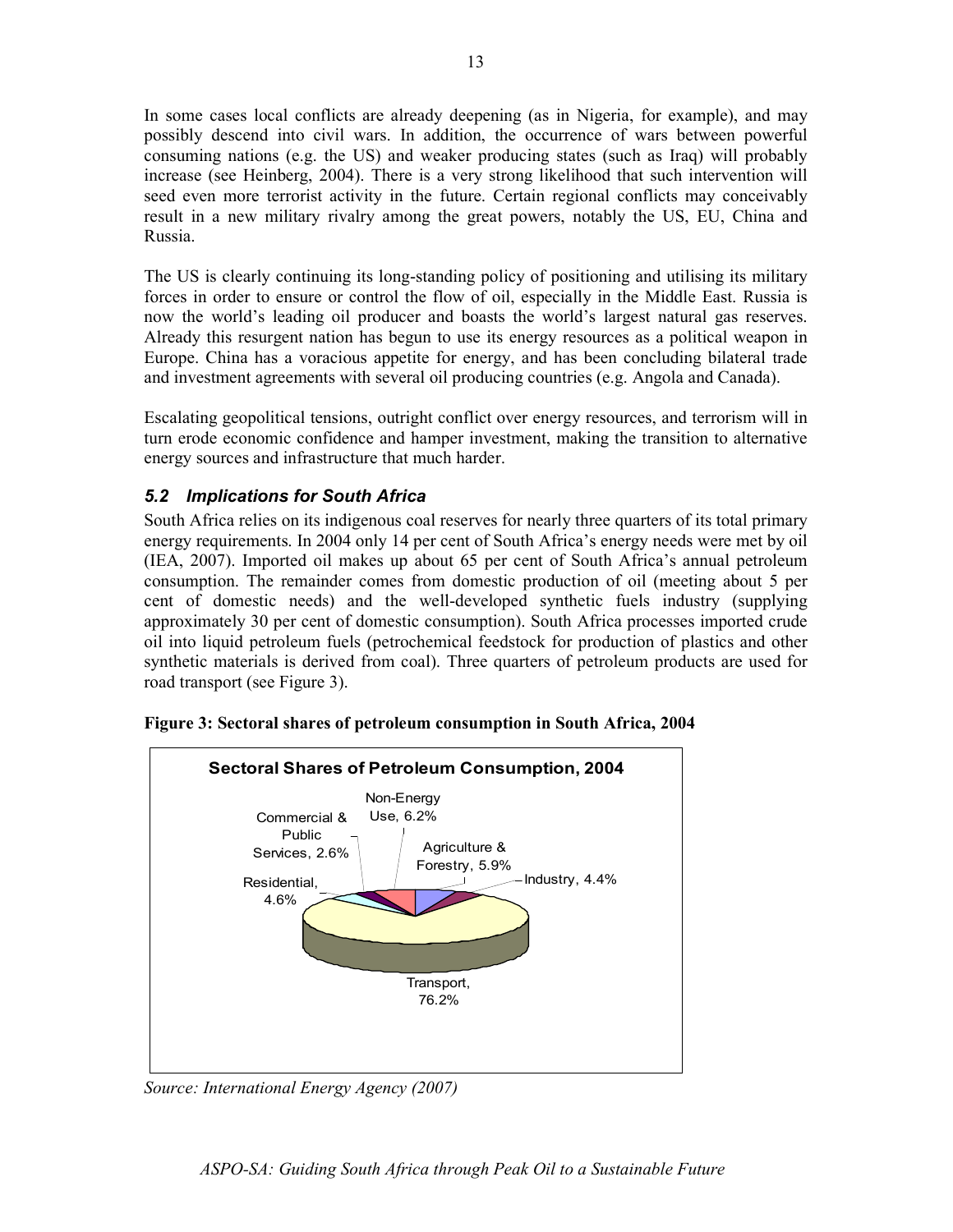Therefore, Peak Oil represents first and foremost a threat to liquid fuel prices and availability in South Africa. However, as will be discussed below, our country can also expect to experience various indirect effects of Peak Oil via its impact on the global political economy. It is important to understand that increasing our reliance on coal as a substitute would be an extremely short-sighted response, both because of climate change and because coal production will itself reach a peak, probably within the next few decades.

#### 5.2.1 Macroeconomy

Rising crude oil prices push up domestic petrol and diesel prices. Since most goods in South Africa are distributed by road freight, higher liquid fuel prices raise the overall rate of inflation to a certain degree. When severe enough, this impact of oil price shocks on inflation usually prompts the monetary authorities to raise the interest rate – particularly if it is concerned about second-round inflationary expectations. Higher interest rates in turn have a depressing effect on aggregate demand and economic activity (which are already suffering from the effects of higher prices and therefore reduced purchasing power) and may ultimately result in a recession.

Furthermore, being a small, relatively open economy (exports comprise a quarter of the gross domestic product or GDP), South Africa is vulnerable to global economic shocks. An international recession (in addition to rising transport costs) would impact negatively on our economy by reducing the demand for many of our exports. However, declines in manufactured export revenues may be counterbalanced to some extent by rising receipts in the mining (gold, coal and uranium) and possibly agricultural sectors. (This is provided the country is still able to produce significant quantities for export in the face of climate change and oil depletion). Considering that oil imports are the single largest import item by value, the overall effect of rising oil prices on the balance of payments is likely to be negative. This will put pressure on the rand exchange rate and depreciation would further contribute to rising inflation.

South Africa's stock exchange usually takes its lead from the major world bourses, although the dominance of the commodity sector makes its dynamics somewhat different. A major international stock market crash would almost certainly spill over to the JSE to a large extent. This is especially so considering South Africa's status as a relatively risky emerging market and the recent surge in foreign portfolio investment in the local bourse.

In general, those sectors that use oil most intensively will suffer the greatest impact of declining global oil production. In South Africa, the most vulnerable sectors include:

- TRANSPORT: The bulk of South Africa's oil imports are used by the transportation sector, which is highly dependent on liquid fuels (for 97 per cent of its energy requirements).
- RETAIL TRADE: The heavy reliance on road freight in South Africa means that a wide range of goods prices are affected by oil prices.
- TOURISM: South Africa's tourism sector will contract as international transport becomes progressively more expensive – particularly considering South Africa's distance from wealthier nations (US, EU, Japan) whose citizens are generally in a better financial position to travel. Local tourism will also suffer from higher transport prices.
- AGRICULTURE: See following section.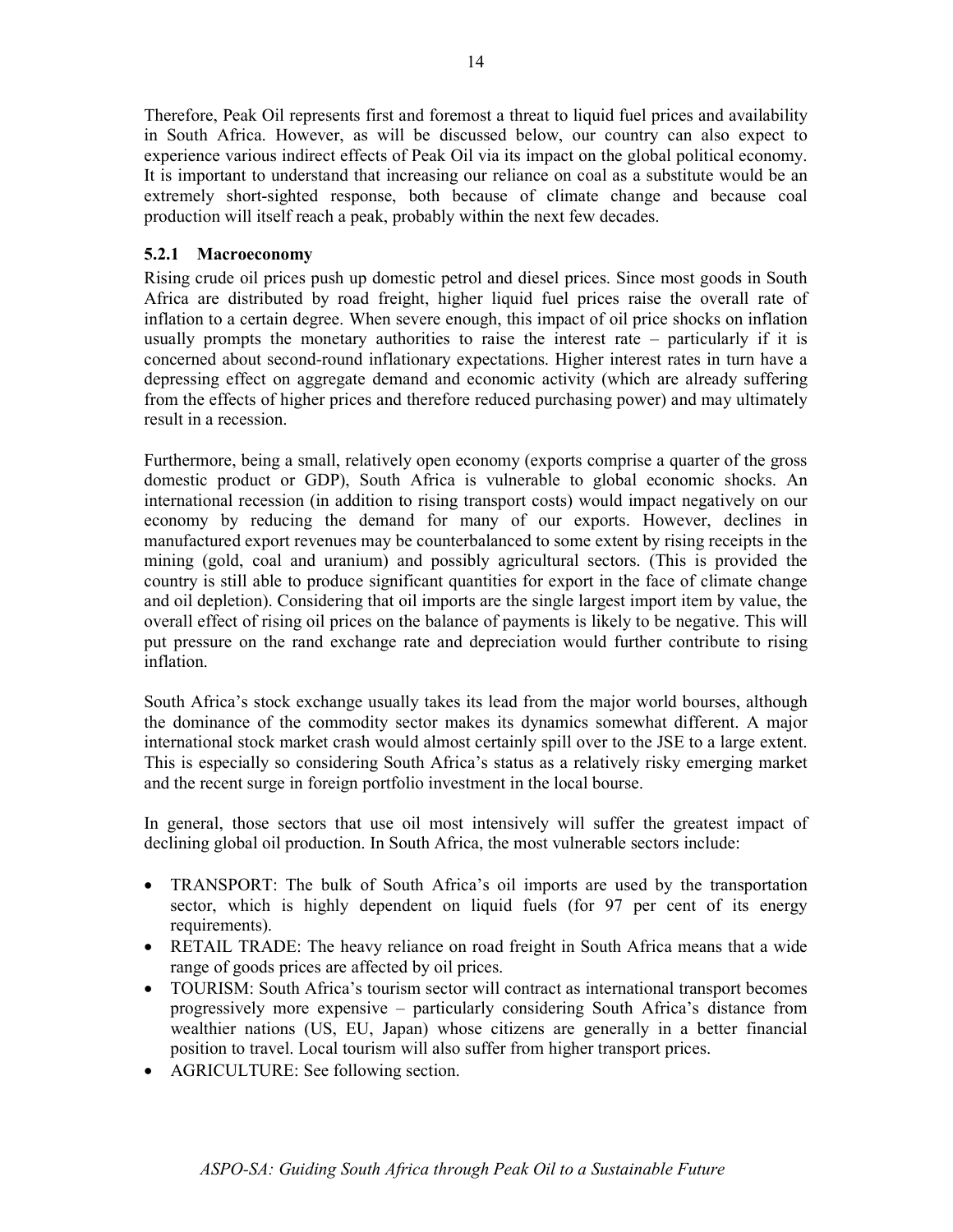#### 5.2.2 Agriculture and food security

South Africa is at present a net exporter of agricultural products, including the main staple, maize. However, it does import various agricultural commodities, such as soybeans, as well as most of its fertilizer inputs. Mirroring the global situation, South Africa's agriculture and food security face two main challenges as a result of oil depletion: increasing scarcity and costs of inputs as oil (and gas) prices rise; and competition between drivers and food consumers for maize. The Government has decided to promote a biofuels industry, the main component of which appears to be large-scale production of ethanol from maize (DME, 2006). In the short term, this may lead to an increase in the maize crop as farmers are guaranteed a larger domestic market and indirect subsidy, but in the longer term it may result in the poor being deprived of their staple food. Rising transport costs will further raise the prices of foodstuffs in this country, harming the poor even more.

#### 5.2.3 Cities and urban planning

South Africa's major urban areas are characterised by sprawling suburban areas surrounding concentrated commercial centres. In general, public transport systems are inadequate. Many urban residents rely on private road transport or taxis, although the majority depend on public transport or walking (Department of Transport, 2003). Diminishing availability and rising prices of petrol and diesel present an enormous structural challenge to cities. Presently, the bulk of food and other commodities are trucked into and within cities; rail freight is currently underutilized. In future, urban areas will have to densify and allow mixed zoning such that a wide variety of activities (e.g. work, schooling, commerce and food production) can take place along localised patterns. Public transport systems, such as light rail, will have to be expanded as well.

#### 5.2.4 Security

Peak Oil has potentially important security implications at the global, regional and local scales.

South Africa is unlikely to be the site of major international conflict over fossil energy as it does not possess significant oil or gas reserves (although exploration is continuing off the west coast). Although this country ranks seventh in terms of national coal reserves (possessing some 5 per cent of the world total), it seems unlikely that this poses a geostrategic risk. This is because some of the highest energy-consuming countries (e.g. the US, China and India) possess large domestic coal reserves while others (e.g. Europe) are geographically proximate to countries well endowed with energy resources. On the other hand, South Africa has the world's fourth-largest deposits of uranium, which could conceivably make it a target if nuclear power production takes off globally.

While some of South Africa's immediate neighbours do depend partly on her for energy, it seems implausible that they pose a significant military threat. On the other hand, the relative size and strength of South Africa's economy in the context of Southern Africa means that this country is something of a regional magnet in times of crisis. South Africa is already receiving a flood of refugees from neighbouring countries suffering from the effects of droughts, HIV/AIDS and especially Zimbabwe's economic collapse. Such immigration is likely to increase as the effects of Peak Oil and climate change are increasingly felt by our neighbours. This will place extra strain on already over-stretched social services and aggravate social tensions.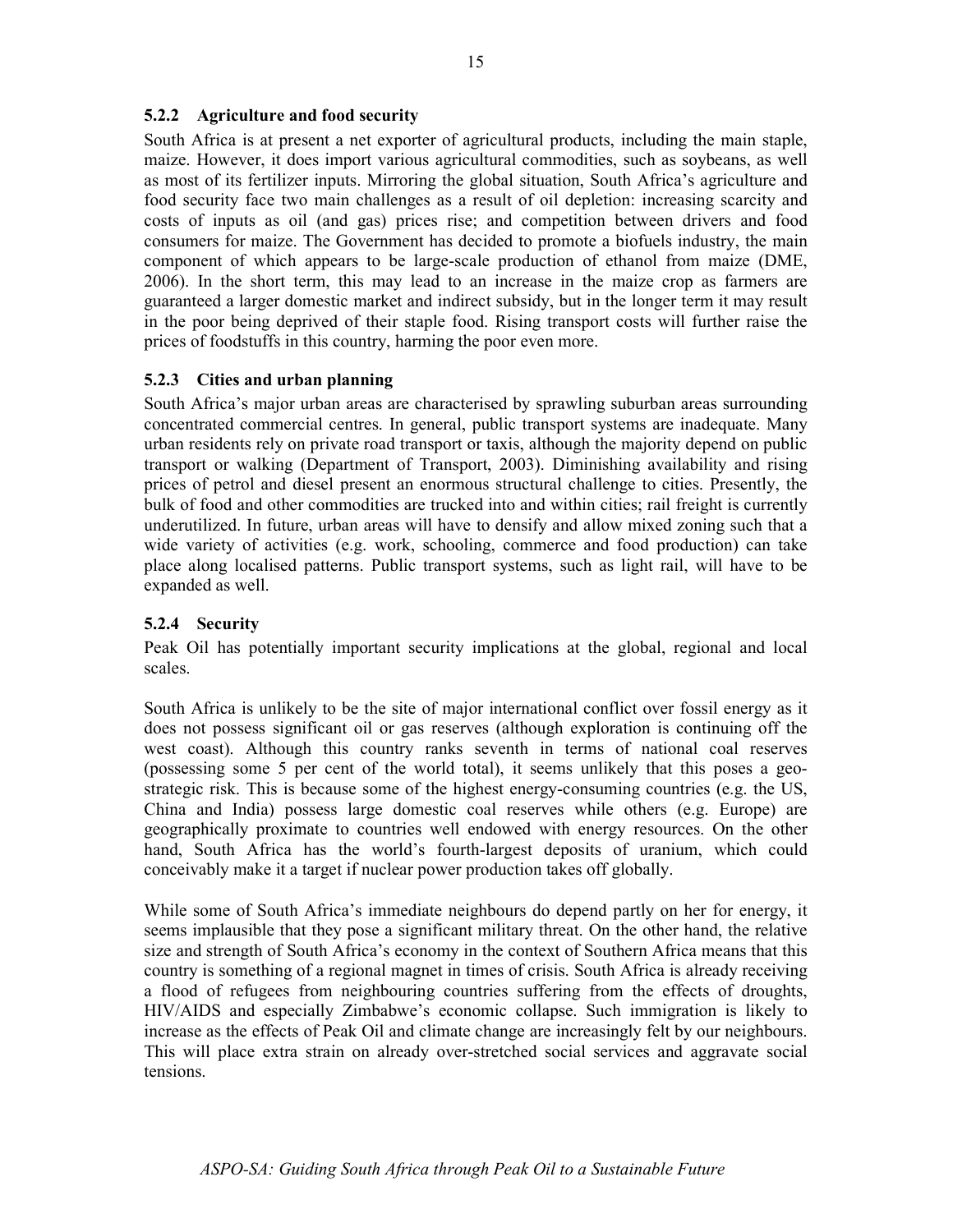Domestically, rising food and transport costs will affect the poor most, thereby worsening already high levels of inequality and poverty in South Africa. Increasingly, satisfaction of the poor's basic needs will be in jeopardy. HIV/AIDS mortality will be rising and will be compounded by increasing prevalence of joblessness and hunger. This in turn will place added strain on social services. At the same time, the provision of such services will be hampered as economic activity contracts and costs mount. The past few years have already witnessed an increase in social protests over lack of service delivery, so the scene is set for heightened social tensions in the future. The taxi industry in particular, well known for its extreme violence, could react adversely to rising fuel prices. Food protests are a distinct possibility, especially as global and national maize-ethanol production increase.

### 6 Vision of a Sustainable Future

The gloomy picture painted above would be the likely result of attempting to maintain business-as-usual in the way we organise our economies and societies in the face of declining oil production. However, a better future is possible. This section presents a very brief vision of a sustainable future as a target toward which South African society can strive. It summarises some broad principles of sustainability and then draws attention to practical steps that can be taken to achieve that goal and to directions that should be avoided. The objective is to 'point an arrow' towards a future that will ultimately be better for the great majority of today's population as well as future generations.

The term 'sustainable' essentially means "that which can be maintained over time." When applied to human societies the term is relative, since life on Earth will ultimately cease to exist (albeit perhaps in a few billion years' time). Heinberg (2007) suggests as a yardstick the durability of previous civilizations, which lasted up to several hundreds or even thousands of years.

The World Commission on Environment and Development (1987) defined sustainable development as "development that meets the needs of the present without compromising the ability of future generations to meet their own needs." This focus on inter-generational equity logically implies that intra-generational equity should also be an accepted value. Thus poverty and a high degree of inequality are seen as incompatible with sustainable development. Sustainable development is usually understood to include economic, social and environmental dimensions.

Environmental economist Herman Daly has suggested three conditions for sustainability, focusing on the resource base (see Meadows, Meadows and Randers, 2004):

- (1) the rate of use of renewable resources must be less than or equal to their rate of regeneration
- (2) the rate of use of non-renewable resources must be less than or equal to the rate at which they can be replaced by sustainable renewable resources
- (3) the rate of pollution emissions must be less than or equal to the rate at which they can be absorbed and processed by the environment

Daly (1996) also emphasizes the difference between *growth*, defined as an increase in size or quantity (e.g. of populations or resource throughput) and development, defined as qualitative improvement. Growth will ultimately run up against finite limits, since we only have one Earth. William Rees introduced the notion of humanity's Ecological Footprint, the total land and water area needed to support the global population. Currently our collective footprint is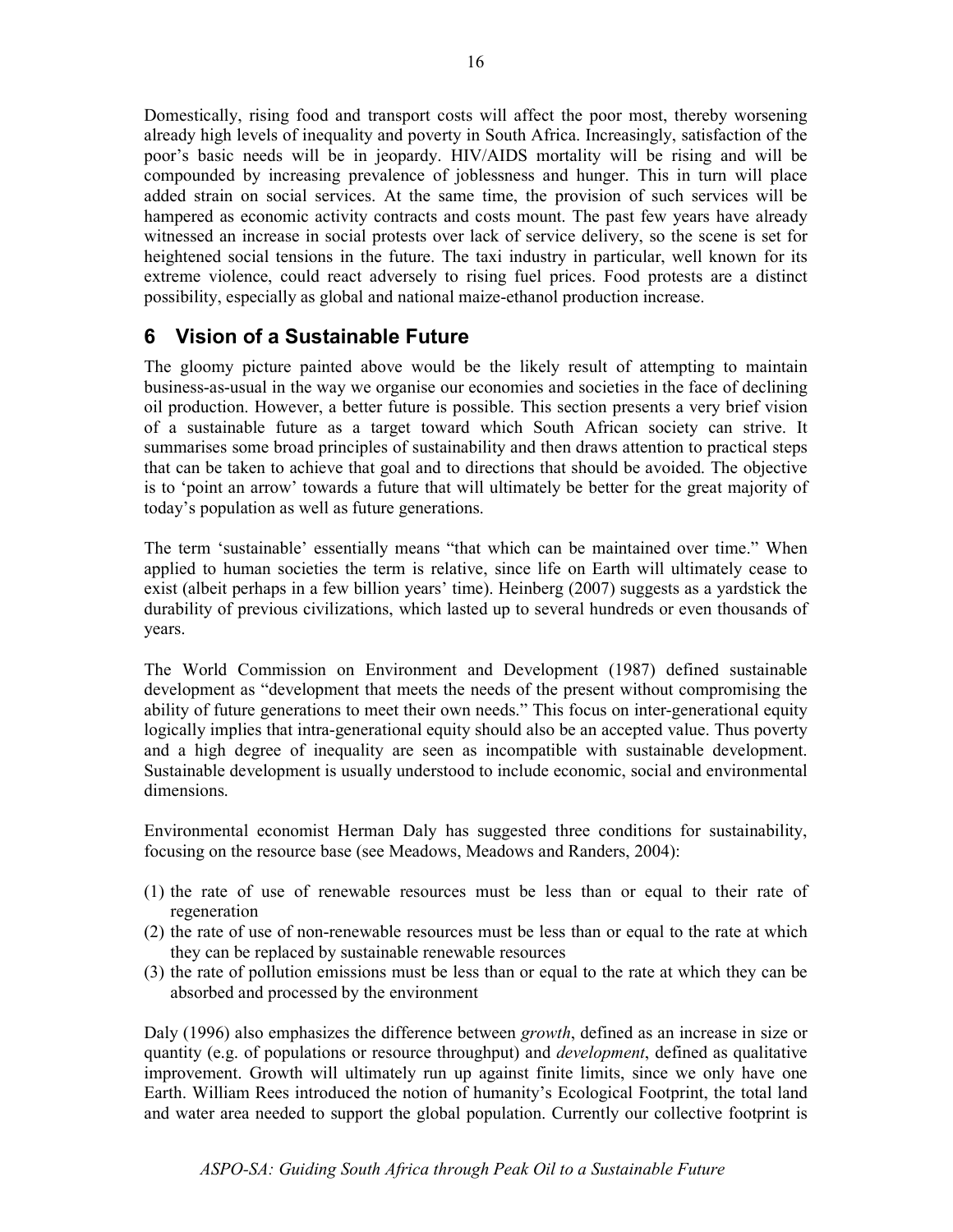calculated as nearly 25 per cent greater than the capacity of the biosphere to support us (Heinberg, 2007).

By any of these definitions, current global (and South African) society is living – and growing – unsustainably. Peak Oil will merely serve to highlight this reality by making it clear how much we depend on a finite fossil fuel whose supply will inevitably decline. The path we are currently on is leading toward collapse – the ultimate fate of many previous complex societies (see Diamond, 2005). Making the transition to a sustainable economy and society – and avoiding collapse – will be no easy or automatic adjustment. This is especially the case in South Africa, where 90 per cent of our energy resources are non-renewable.

Attempting to delay the transition from oil to renewables through more intensive use of other non-renewables, such as coal, gas and nuclear power, has two major disadvantages. The first is the contribution to global warming and climate change resulting from the burning of more fossil fuels (which are also required to extract uranium for nuclear power generation). The second drawback is that less oil (and other fossil fuels) will be available further into the future, and their cost will be much higher, making the ultimately necessary transition to renewables much more difficult and costly. It would therefore be wise to embark proactively on a crash (i.e. large scale and rapid) programme aimed at conversion to sustainability before oil, gas and coal prices rise further and the consequences of Peak Oil manifest themselves.

In order to help chart a course toward sustainability, Table 2 lists both unsustainable and more sustainable options for population, energy, transport, economy, agriculture and urban planning. This list is not meant to be exhaustive, but rather indicative of the directions we need to be taking and avoiding. The following subsections discuss the proposals in more detail.

#### 6.1.1 Population

It must be recognised that the fundamental problem underlying resource depletion, environmental degradation and climate change is the unsustainable level and growth rate of the human population. Quite what is a sustainable level of population at the global and national levels is a contentious and complex matter. But at the very least, we should seek to stabilize populations as fast as possible by humane methods. Otherwise, Nature will probably perform the task for us in unpleasant ways.

#### 6.1.2 Energy

Economies and societies utilizing finite resources must at some point make a transition to renewable resources. For South Africans this means replacing fossil fuels and nuclear power (which uses a non-renewable mineral – uranium – as a feedstock) with renewable energy sources. Ultimately, the only sources of renewables are solar, gravitational (as captured in hydro and tidal power) and geothermal energy. Solar power can be harnessed directly as heat or converted into electricity by photovoltaic cells. It can also be captured indirectly in the form of wind and wave energy, and via photosynthesis as in the production of biofuels. Biodiesel produced from algae may be the most promising form of renewable liquid fuel, as it need not compete with food production and can use waste or saline water. Since solar and wind energy are intermittent sources, they need to be supported by a storage medium; hydrogen may fulfil this role to an extent. In addition to renewable energy sources, South Africans will need to vastly improve the efficiency of energy use. This could include the use of high efficiency electrical appliances, When resources permit, 'smart' technology could be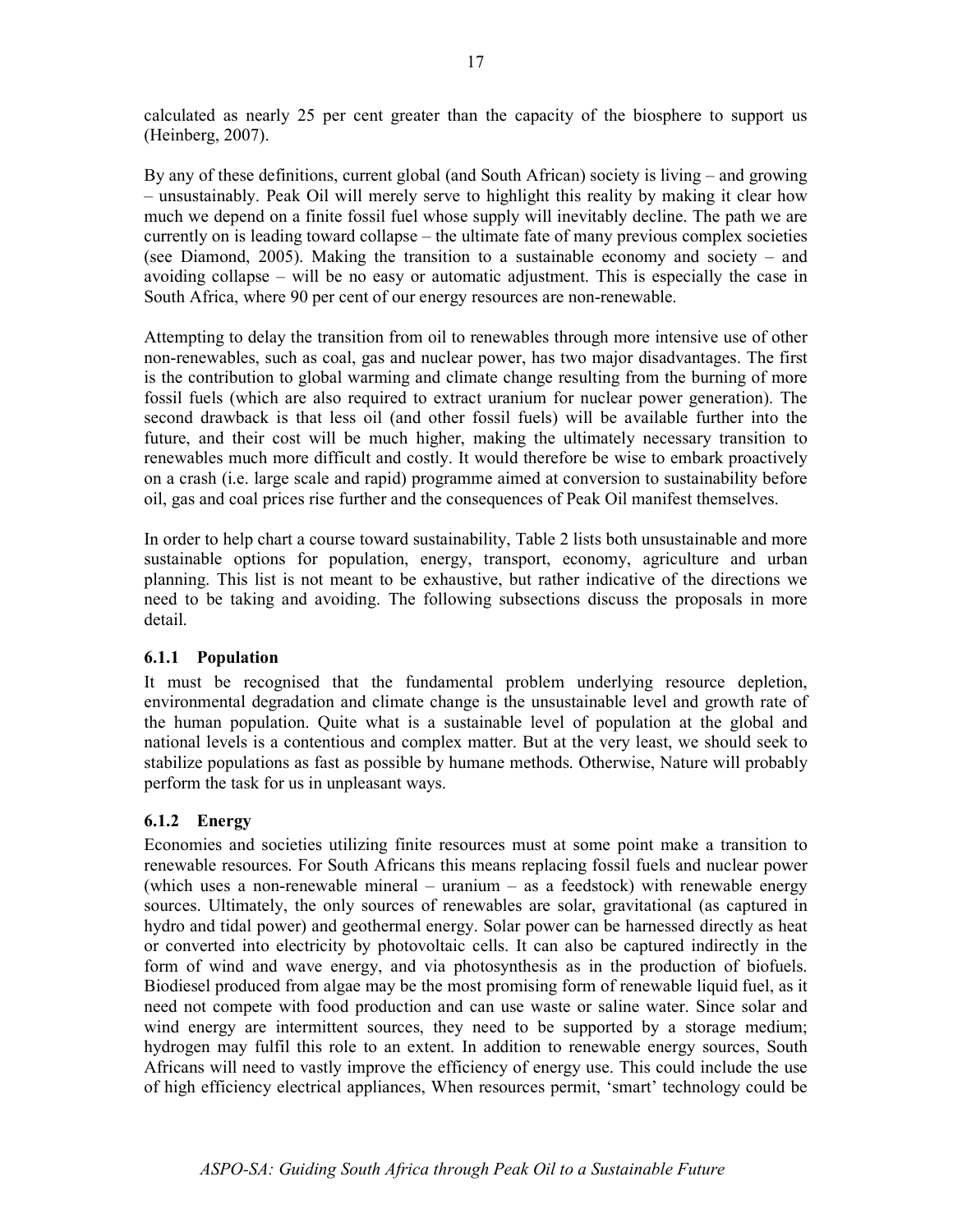adopted that optimises household and business energy usage by switching on appliances when sufficient power is available.

#### 6.1.3 Transport

A transport system based on non-renewable fuels is unsustainable. In addition, it is important to recognise that a car-based transport system has many costs beyond fuel use. These costs include the significant amount of energy and oil products that go into the manufacture of cars (Heinberg, 2003: 161) and the construction of roads. Furthermore, the use of land for roads and parking lots carries negative environmental consequences, such as their contribution to urban and global warming, habitat destruction and loss of arable land. Improving vehicle fuel efficiency standards will not address these additional costs of road transportation, and will merely delay the inevitable transition away from petroleum fuels. Hydrogen-powered vehicles have similar disadvantages, and are not efficient as hydrogen first has to be created from other energy sources.

A sustainable transport system will have to be powered by electricity generated from renewable resources, as well as from biofuels that do not compete with food production (e.g. biodiesel made from algae). Given petroleum's high energy density compared with these alternatives, transport will have to be scaled down and made much more energy-efficient. Cycling and walking will have to replace cars for short journeys, particularly in urban areas. Cities will require light electric rail systems, and heavy electric rail will be essential for bulk transport and freight between cities and towns. Electric road vehicles will also have a place in the transport mix, but not on anything like the scale of current internal combustion engine vehicles. Telecommuting will be an important way of reducing transport needs, as will home delivery services.

#### 6.1.4 Economy

Economic growth is usually measured in terms of the GDP of individual nations (which are summed to give the Gross World Product). GDP is the total value of goods and services produced annually in the respective economy – measured in monetary units. Those sectors of the economy that involve the use of physical resources cannot continue to grow indefinitely in the face of finite resources and limited capacity of environmental sinks. These sectors include activities such as agriculture, forestry and fishing, mining and quarrying, and manufacturing. However, most services depend on energy inputs as well, including electricity and transport. Essentially, every economic process or transaction involves the use or exchange of energy, however small. Therefore GDP or GWP cannot grow indefinitely. What we need instead is a steady-state economy where the throughput of materials is both highly efficient (aimed at zero waste and based on circular flows) and on a scale commensurate with the physical conditions for sustainability. Additional value can be created through innovation and technological development, raising the quality of goods and services over time.

Given that our transportation system will shrink as oil and other fossil fuels deplete, trade in physical goods and tourism will have to become increasingly localised. Local communities should aim at self-sufficiency in the first instance and resort to longer distance trade when necessary. Much more business will have to be conducted via the Internet and other forms of telecommunication in the future. Existing oil-based industries such as automobile manufacturing will need to be replaced with or retooled in favour of mass production of solar panels, wind turbines, hydrogen electrolyers and fuel cells, and biodiesel reactors.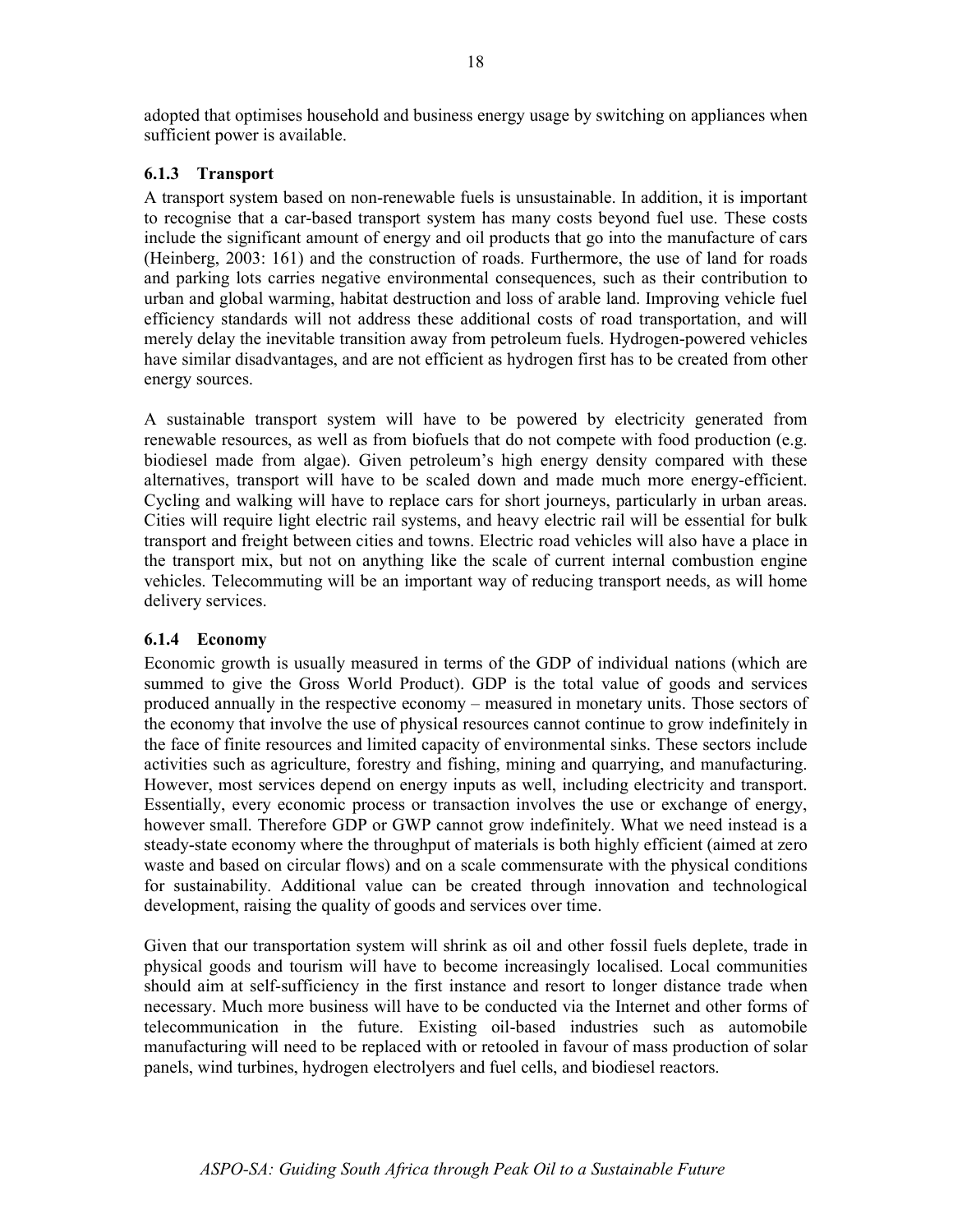| NO / reduce                                                                                                                                                                                                                                                                                                                                                                         | YES / increase                                                                                                                                                                                                                                                                                                                                                                                                                                                                                                                                  |  |  |  |  |
|-------------------------------------------------------------------------------------------------------------------------------------------------------------------------------------------------------------------------------------------------------------------------------------------------------------------------------------------------------------------------------------|-------------------------------------------------------------------------------------------------------------------------------------------------------------------------------------------------------------------------------------------------------------------------------------------------------------------------------------------------------------------------------------------------------------------------------------------------------------------------------------------------------------------------------------------------|--|--|--|--|
| <b>POPULATION</b>                                                                                                                                                                                                                                                                                                                                                                   |                                                                                                                                                                                                                                                                                                                                                                                                                                                                                                                                                 |  |  |  |  |
| uncontrolled growth                                                                                                                                                                                                                                                                                                                                                                 | stabilise and reduce by humane methods                                                                                                                                                                                                                                                                                                                                                                                                                                                                                                          |  |  |  |  |
| <b>ENERGY</b>                                                                                                                                                                                                                                                                                                                                                                       |                                                                                                                                                                                                                                                                                                                                                                                                                                                                                                                                                 |  |  |  |  |
| coal<br>$\bullet$<br>natural gas<br>$\bullet$<br>nuclear power<br>$\bullet$<br>wood<br>$\bullet$<br>bio-ethanol<br>$\bullet$<br>biodiesel (using arable land or food crops)<br>$\bullet$<br>tidal power (when damaging estuaries)<br>$\bullet$<br>hydrogen produced from fossil fuels<br>$\bullet$<br><b>TRANSPORT</b>                                                              | solar, wind and wave power<br>$\bullet$<br>biodiesel (especially from algae)<br>$\bullet$<br>hydrogen storage of electrical<br>$\bullet$<br>energy<br>(including fuel cells)<br>increased efficiency<br>$\bullet$<br>'electranet' with smart technology to manage<br>$\bullet$<br>electricity use<br>reduced distribution distances                                                                                                                                                                                                             |  |  |  |  |
|                                                                                                                                                                                                                                                                                                                                                                                     |                                                                                                                                                                                                                                                                                                                                                                                                                                                                                                                                                 |  |  |  |  |
| petrol & diesel-powered road vehicles<br>$\bullet$<br>hydrogen fuelled cars<br>$\bullet$<br>air travel<br>$\bullet$<br>coal and oil-powered railways<br>$\bullet$                                                                                                                                                                                                                   | cycling<br>$\bullet$<br>walking<br>$\bullet$<br>electric rail (heavy & light)<br>$\bullet$<br>electric road vehicles (limited)<br>$\bullet$<br>home deliveries<br>$\bullet$<br>telecommuting                                                                                                                                                                                                                                                                                                                                                    |  |  |  |  |
| <b>ECONOMY</b>                                                                                                                                                                                                                                                                                                                                                                      |                                                                                                                                                                                                                                                                                                                                                                                                                                                                                                                                                 |  |  |  |  |
| growth economy<br>$\bullet$<br>globalisation (of goods trade)<br>$\bullet$<br>over-specialisation<br>$\bullet$<br>intra-industry trade<br>$\bullet$<br>capital-intensity<br>$\bullet$<br>planned obsolescence<br>$\bullet$<br>linear production processes<br>$\bullet$<br>throw-away products<br>$\bullet$<br>excessive packaging<br>$\bullet$<br>poverty & inequality<br>$\bullet$ | sustainable economy<br>$\bullet$<br>localisation (of goods trade)<br>$\bullet$<br>self-sufficiency (where possible)<br>$\bullet$<br>labour-intensity<br>$\bullet$<br>mass production of most efficient and durable<br>$\bullet$<br>models of consumer goods<br>zero waste<br>$\bullet$<br>circular production & consumption processes<br>$\bullet$<br>reduction, re-use $\&$ recycling of materials<br>$\bullet$<br>reduced packaging<br>$\bullet$<br>more equitable distribution of income &<br>$\bullet$<br>wealth<br>equality of opportunity |  |  |  |  |
| <b>AGRICULTURE</b>                                                                                                                                                                                                                                                                                                                                                                  |                                                                                                                                                                                                                                                                                                                                                                                                                                                                                                                                                 |  |  |  |  |
| petrochemical fertilizers & pesticides<br>• fossil fuelled mechanisation<br>large-scale<br>$\bullet$<br>capital intensive<br>$\bullet$<br>mono-crop<br>$\bullet$<br>irrigation-intensive<br>$\bullet$                                                                                                                                                                               | organic & permaculture (e.g. mixed cropping)<br>$\bullet$<br>• biodiesel-powered<br>small-scale<br>$\bullet$<br>labour-intensive<br>$\bullet$<br>zero waste<br>$\bullet$<br>rural & urban<br>$\bullet$<br>drip irrigated                                                                                                                                                                                                                                                                                                                        |  |  |  |  |
| <b>URBAN PLANNING</b>                                                                                                                                                                                                                                                                                                                                                               |                                                                                                                                                                                                                                                                                                                                                                                                                                                                                                                                                 |  |  |  |  |
| suburban sprawl<br>$\bullet$<br>low-density housing<br>$\bullet$<br>energy inefficient architecture<br>$\bullet$<br>poorly insulated buildings<br>$\bullet$<br>car-dependence<br>$\bullet$                                                                                                                                                                                          | community-centred<br>$\bullet$<br>mixed<br>land-use<br>(agricultural,<br>zoning<br>$\bullet$<br>residential, commercial, community services)<br>suitable for cycling and walking<br>$\bullet$<br>densification along existing railways<br>$\bullet$<br>factories, warehouses and worker residences<br>$\bullet$<br>lose to railways                                                                                                                                                                                                             |  |  |  |  |

Table 2: Towards a sustainable future

• energy efficient, well-insulated buildings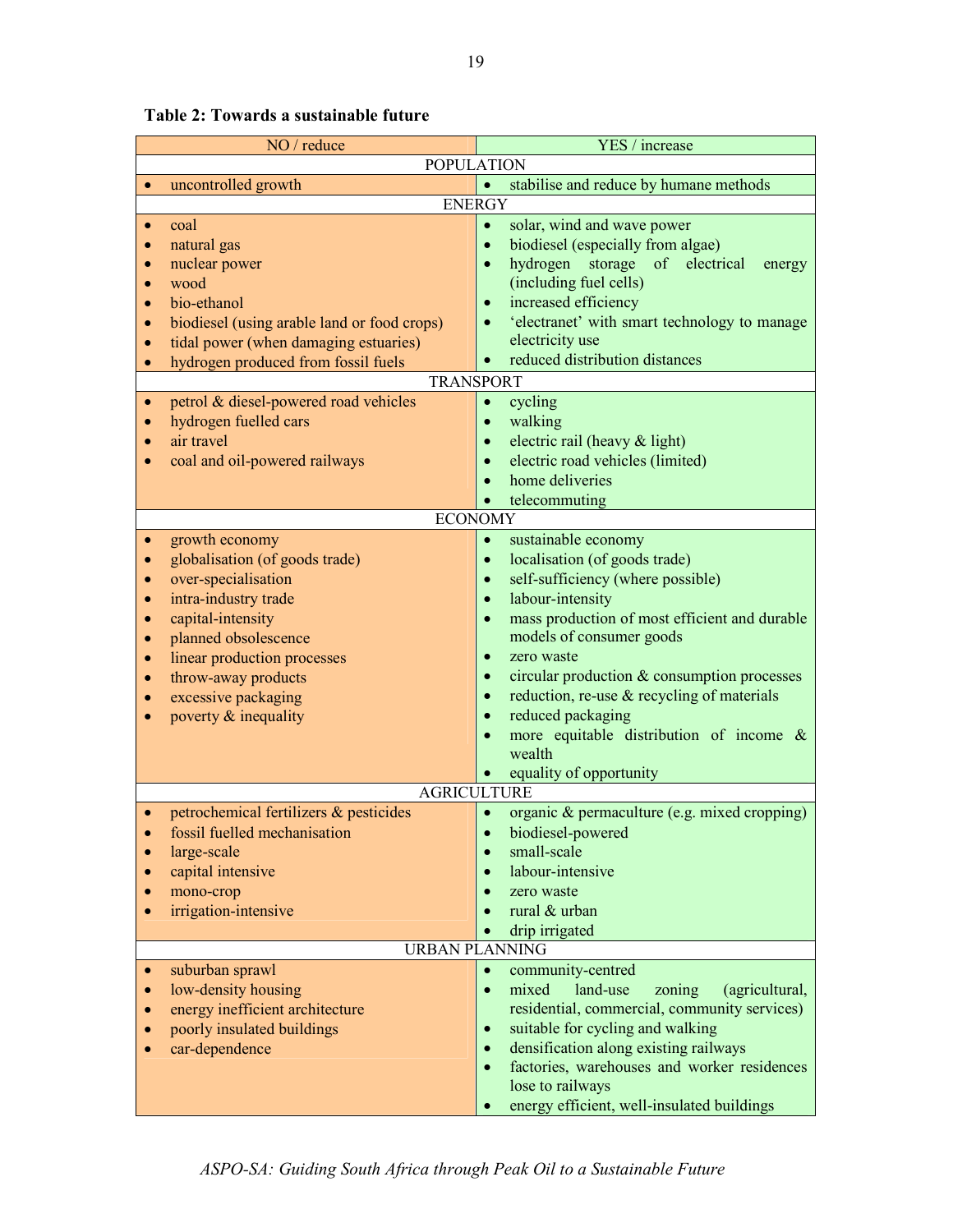#### 6.1.5 Agriculture

As mentioned earlier, industrial agriculture relies heavily on fossil fuels for fertilizer and pesticide inputs as well as to power tractors and harvesters and to transport products to markets. Moreover, the use of petrochemicals gradually degrades the quality of soil and pollutes rivers, lakes and oceans. This unsustainable form of agriculture has to be replaced by organic and permaculture methods that do not rely on fossil fuel inputs. As a result of transport restrictions, agriculture will have to be much more localised and small-scale, and include urban food production. It will also necessarily be more labour-intensive. Biodiesel will likely be an important fuel source for operating farm machinery and transporting produce to rail links and local markets.

#### 6.1.6 Urban planning

Changes in agricultural methods and food availability will probably result in a partial process of de-urbanisation as city-based populations struggle to feed themselves and more labour is required for agriculture. For those remaining in urban areas, significant changes will have to occur. Suburbia in most countries has been built on a foundation of cheap, private oilpowered transportation and is unsustainable. In the future, cities will have to densify close to their centres and along railway lines. Suburban areas will have to be restructured so that local communities have easy access to work, schooling, entertainment, etc. via walking and cycling. Dwellings will need to be constructed with sustainable use of materials and in energy-efficient ways (e.g. well insulated).

## 7 Policy Recommendations

Having outlined a vision of a sustainable society, it remains to discuss the practical policies that can be adopted to help society get there as rapidly as possible.

#### 7.1 Mitigation

As motivated above, South African society needs to embark on a crash programme of mitigation – comparable to a war-time effort – that reconfigures key elements of our energy and transport infrastructure, economy, agriculture, and urban design. This needs to be done before the prices of oil (and gas) become much higher and more volatile, and while enough fossil energy resources are left to build the new infrastructure. Furthermore, fossil fuels need to be conserved for manufacturing useful materials until such time as renewable substitutes can be found and scaled up.

Two quotes from Hirsch et al (2005) on managing the risks related to peak oil are instructive:

"with adequate, timely mitigation, the costs of [oil production] peaking can be minimized. If mitigation were to be too little, too late, world supply/demand balance will be achieved through massive demand destruction (shortages), which would translate to significant economic hardship." (p. 59)

"The world has never confronted a problem like this, and the failure to act on a timely basis could have debilitating impacts on the world economy. Risk minimization requires the implementation of mitigation measures well prior to peaking." (p. 60)

The three principle means of achieving these mitigation aims are education, economic incentives and regulations. All three instruments will need to be utilized to alter people's behaviour before the negative impacts of Peak Oil arise. A very important component of a mitigation strategy is to run education campaigns in schools and the media (radio, television,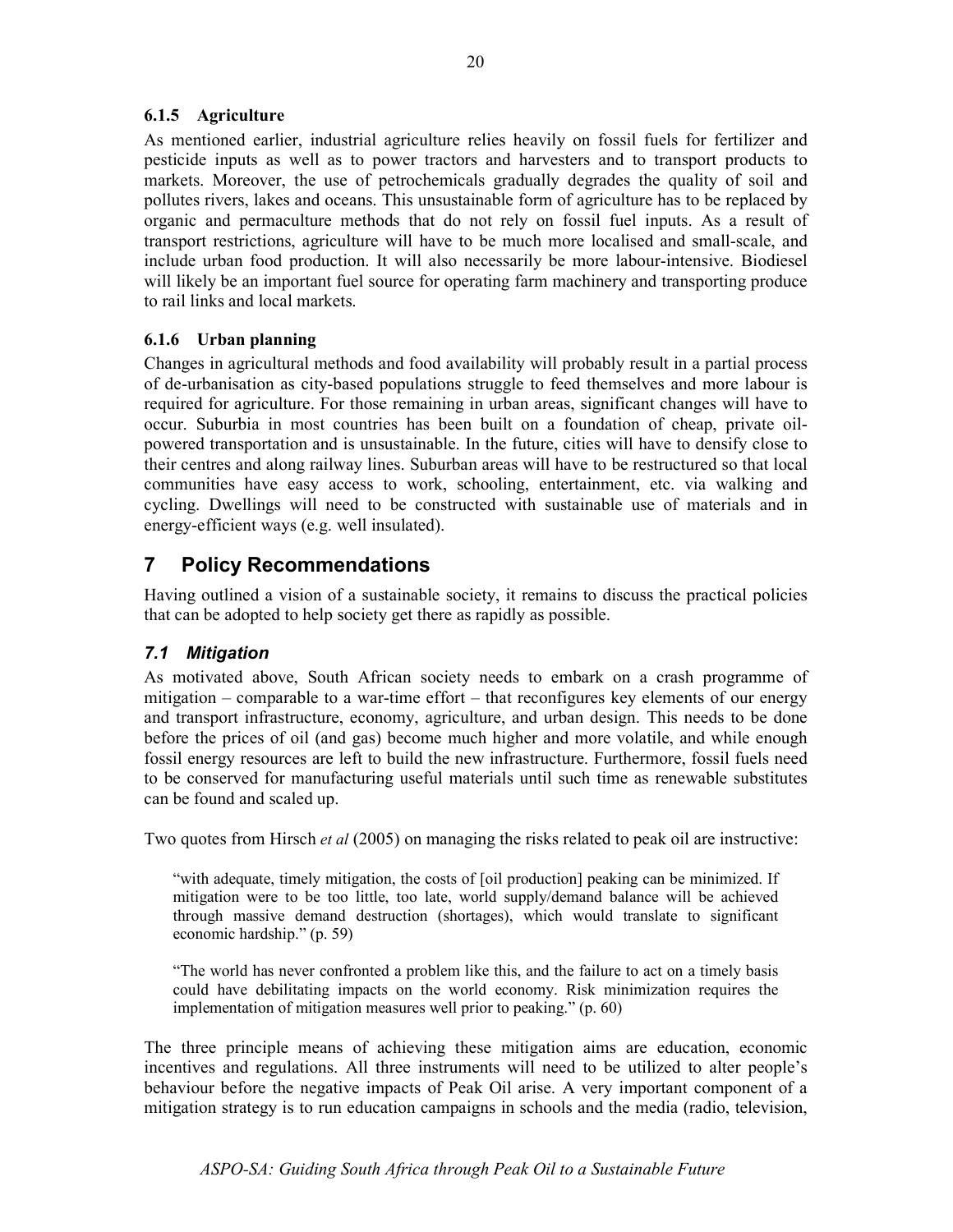print, Internet) explaining the need for sustainability. Such awareness campaigns should cover all areas of impact. While rising oil and other fossil fuel prices will provide incentives for many of the switches advocated, they will only do so when prices reach certain thresholds. This will probably be too late for effective mitigation. Therefore taxes and subsidies should be implemented to incentivise sustainable practices and investments ahead of the peak. In addition, it may be best for certain unsustainable activities or products to be banned outright through regulations.

Table 3 lists a range of specific education, incentive and regulatory policies that can be introduced. Some of these can be enacted immediately, while others would need to be phased in over time (or take effect some time in the future, such as banning cars from city centres).

#### 7.2 Adaptation

Some of the mitigation measures described above will take years to be implemented, even if undertaken as part of a crash programme. This is because it takes time to build and replace infrastructure, and to retool factories and develop new industries. Also, there will inevitably be resource, financial and capacity constraints (including management and technical skills). It may therefore be necessary to have on hand a range of adaptation plans in the event of an oil price spike and/or sudden supply constraint. It must be stressed, however, that these adaptation measures should be seen as a set of short-term responses only and should not interfere with the long-term structural changes that are required in the transition to sustainability.

In the event of a sudden liquid fuel shortage, Government will need to consider prioritising key sectors and introducing a general consumer rationing system. The danger of allowing the price to be the sole rationing mechanism is that the wealthy minority will continue to consume petroleum products while the majority poor and lower-income sections of the population will find the costs prohibitively expensive and will be unduly affected (since energy costs comprise a greater portion of their household expenditure). In addition, essential government services (such as security and emergency services) will need a guaranteed supply of fuel in order to function.

The International Energy Agency (IEA, 2005) published a report in 2005 entitled "Saving oil in a hurry: measures for rapid demand restraint in transport". The report proposes a range of measures that can make an immediate difference to fuel consumption, including: reducing national road speed limits (e.g. to 90 kilometres per hour); introduction and enforcement of car pool lanes on highways; driving bans and restrictions (such as alternating between allowing only odd- or even-numbered vehicle registrations into city centres); encouraging increased use of public transit (e.g. by reducing fares); and promoting telecommuting and changes in work schedules. Another measure would be banning certain fuel-intensive leisure or sporting activities, such as motor racing.

While interventions such as these may seem draconian, they may prove essential in order to preserve the social fabric and economic integrity of the country in the event of a sudden crisis, and to allow effective mitigation strategies to be implemented. Importantly, the IEA (2005: vii) state that "pre-planning is essential in order for transport demand restraint measures to succeed during a crisis" and that countries "must be ready to implement... measures on very short notice." The report also stresses the importance of providing clear information to the public to explain the rationale for the measures. In addition, existing fuel taxes and road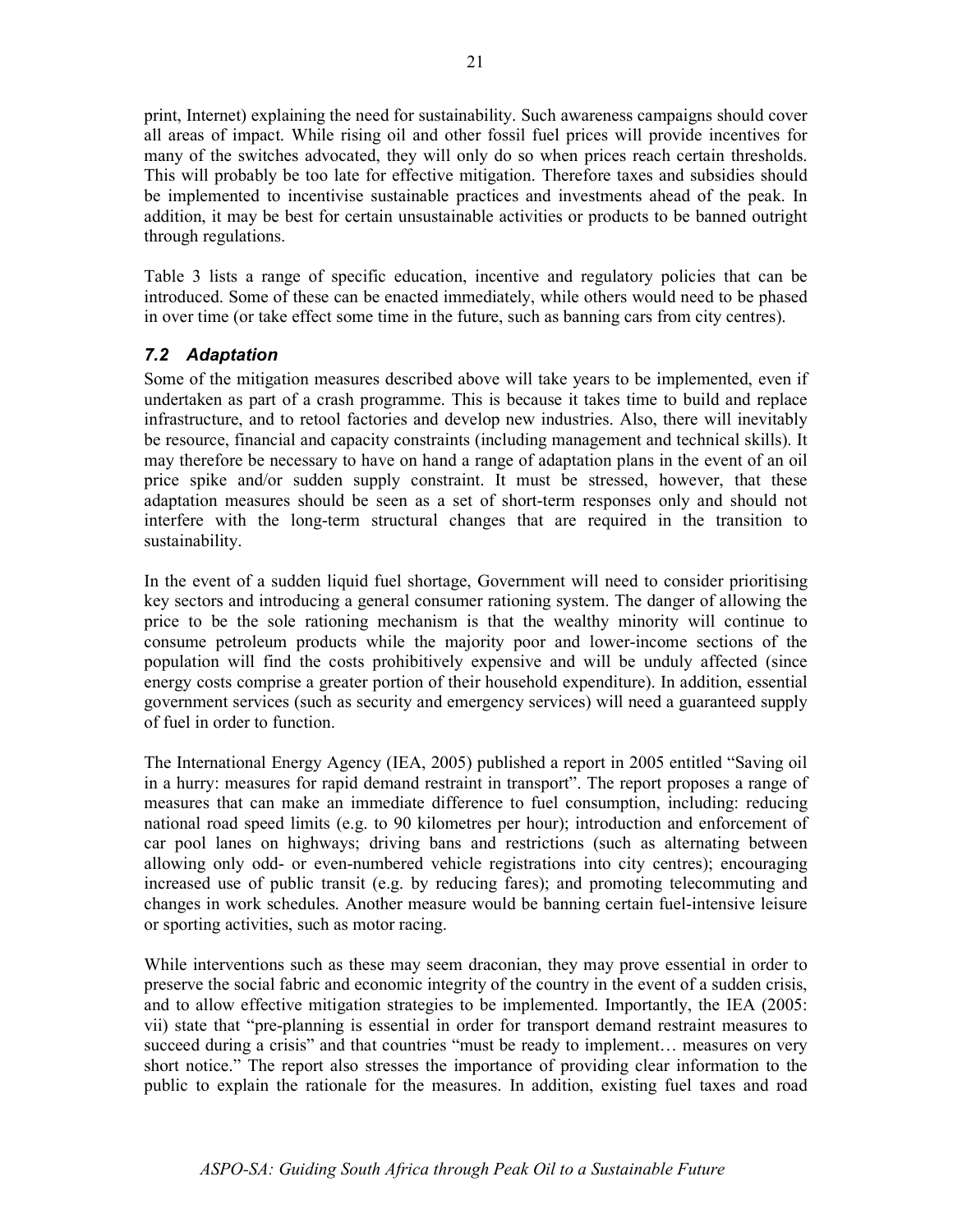charges should not be lowered during a fuel crisis as such action would distort the price signals incentivising motorists to make alternative plans.

| Area         | <b>Policy Measures</b>                                                      |
|--------------|-----------------------------------------------------------------------------|
| Population   | Expand availability of family planning clinics                              |
|              | Provide free contraceptives $\&$ sterilization                              |
|              | Ensure universal education of women                                         |
|              | Empower women and ensure their right to choose                              |
| Energy       | Encourage energy efficiency awareness                                       |
|              | Phase out incandescent light bulbs                                          |
|              | Raise user costs of non-renewable energy sources                            |
|              | Subsidise (or rebate) renewable energy infrastructure                       |
| Transport    | Ban internal combustion cars from city centres                              |
|              | Subsidise mass public transportation based on renewable energy              |
|              | Subsidise electric vehicles                                                 |
|              | Enforce car-pooling                                                         |
| Economy      | Tax unsustainable goods and services (e.g. use of carbon)                   |
|              | Subsidise sustainable goods and services (e.g. solar & wind power)          |
|              | Tax waste and subsidise recycling                                           |
|              | Ban certain throw-away products and packaging (e.g. beverage containers)    |
| Agriculture  | Enact land reform encouraging small-scale, co-operative farming             |
|              | Provide training in sustainable (organic) farming methods                   |
|              | Legalise production of hemp for sustainable manufacture of materials        |
|              | Ban destructive, unsustainable genetically modified crops and related       |
|              | pesticides (including terminator technology)                                |
| Urban design | Ban further urban sprawl                                                    |
|              | Re-zone suburban areas to allow mixed land use                              |
|              | Incentivise densification along existing and planned rail networks (e.g. by |
|              | linking rates to size of plot, not dwelling)                                |
|              | Include energy efficiency in building regulations                           |

Table 3: Policies in pursuit of a sustainable future

## 7.3 Cooperation

As discussed earlier, Peak Oil is a global issue with global consequences, many of which will spill over to South Africa. Every country will be affected by oil depletion to some degree. Like climate change, Peak Oil is thus a challenge which demands collective action and cooperation on a global scale.

Heinberg (2006) outlines an Oil Depletion Protocol as a cooperative response to declining oil supplies. The Protocol in essence requires all oil importing nations to agree to reduce their annual imports by a percentage equal to the world oil depletion rate. This rate has been estimated by Colin Campbell to be approximately 2.6 per cent per annum. Heinberg (2006) suggests that the Oil Depletion Protocol could operate along-side carbon emissions-based agreements such as a strengthened and extended Kyoto Protocol. This would be vital in order to ensure that coal is not used as a substitute for dwindling oil.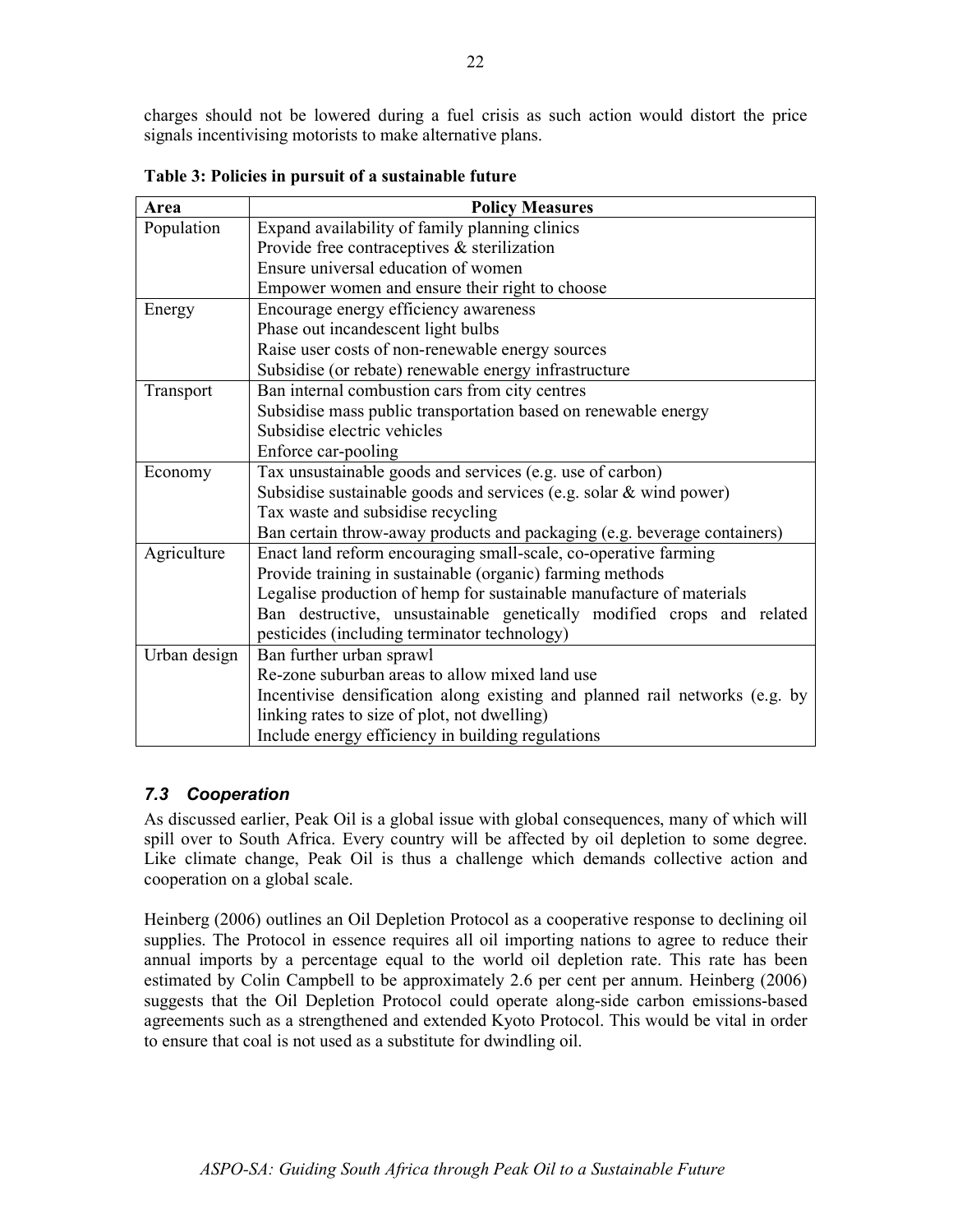The Protocol is intended to help stabilise oil prices and avoid wars over remaining oil, and thereby ensure that economic and social conditions are more conducive to the crash programme of mitigation required to take us toward a sustainable future.

## 8 Conclusions

Peak Oil is arguably one of the most critical challenges confronting the world and South Africa. The impacts will be wide-ranging and deep, affecting all sectors of society. Poorer members of society will suffer disproportionately as they are the most vulnerable to crises. Given the complexity of the issues and their relationship to other pressing concerns such as environmental degradation, climate change, poverty and inequality, an integrated response strategy is essential.

While previous oil shocks were precipitated largely by unforeseen political events, Peak Oil is a certainty and therefore mitigating action – employing currently available technologies – can and should be taken. The longer that mitigating interventions are postponed, the more costly they will be in the long run, both in direct terms (as a result of rising energy and energyrelated prices) and indirectly in terms of the economic and social dislocation that could have been avoided. What is required is a massive programme of investment into renewable energy and sustainable transport infrastructure on a scale – and with the urgency – of a war-time effort.

Viewed in the broader historical context of the rise and fall of civilisations, Peak Oil represents a turning point for humanity. Either industrial societies will begin a cascading collapse towards diminished complexity, or they will make a transition to a sustainable, postfossil fuel socio-economic model on a scale commensurate with available sources and sinks in the biosphere. Either way, we are likely to experience a period of wrenching transition that will require an unprecedented level of national and international cooperation, as well as the support and understanding of the the civil society, business and government.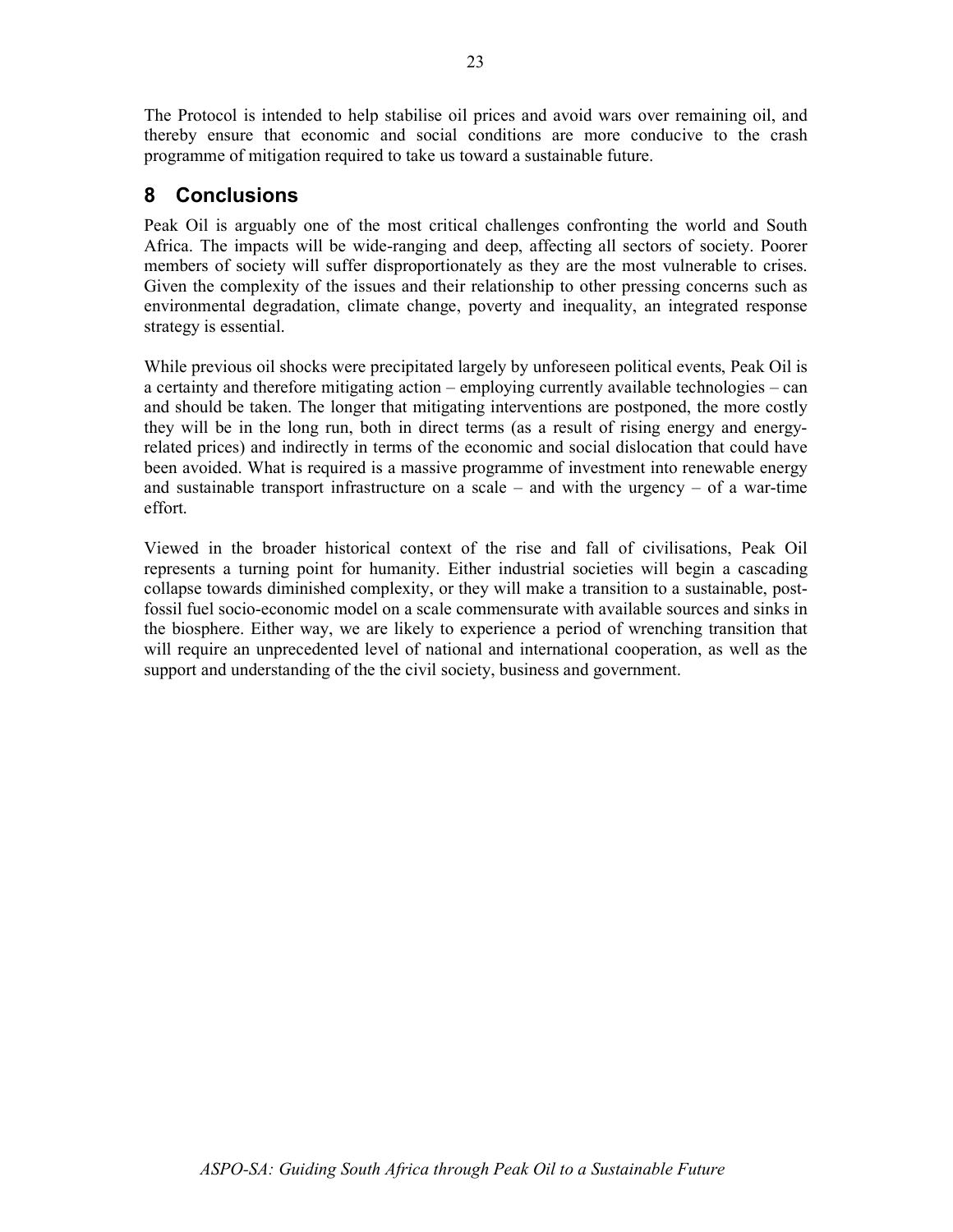## References

Association for the Study of Peak Oil & Gas (ASPO) (2007) Newsletter No. 74, February 2007. Available online: https://aspo-ireland.org/Newsletter.htm; accessed 4/02/2007.

Campbell, C. (2005) "The Assessment and Importance of Oil Depletion", in McKillop  $\&$ Newman (eds), The Final Energy Crisis, London: Pluto Press.

Cambridge Economic Research Associates (CERA) (2005) "The Future of Oil Supply." Available online: http://www.cera.com/eyeonthemarket/; accessed 22/09/2005.

Daly, H.E. (1996) Beyond Growth: The Economics of Sustainable Development. Boston: Beacon Press.

Darley, J. (2005) High Noon for Natural Gas. Chelsea Green Publishing.

Deffeyes, K.S. (2005) Beyond Oil: The View from Hubbert's Peak. New York: Hill & Wang.

Department of Minerals and Energy (DME) (2006) "Draft Biofuels Industrial Strategy." Pretoria: DME.

Department of Transport (DoT) (2003) Key Results of the National Household Travel Survey. Pretoria: DoT.

Diamond, J. (2006) Collapse: How Societies Choose to Fail or Succeed. London: Penguin.

Duncan, R. (2003) "Three World Oil Forecasts Predict Peak Oil Production," Oil and Gas Journal, May 26, pp. 18-21.

Goodstein, D. (2005) Out of Gas: The End of the Age of Oil. New York: Norton.

Heinberg, R. (2003) The Party's Over: Oil, War and the Fate of Industrial Societies. Gabriola Island, Vancouver: New Society Publishers.

Heinberg, R. (2004) Powerdown: Options and Actions for a Post-Carbon World. Gabriola Island, Vancouver: New Society Publishers.

Heinberg, R. (2006) The Oil Depletion Protocol: A Plan to Avert Oil Wars, Terrorism and Economic Collapse. Gabriola Island, Vancouver: New Society Publishers.

Heinberg, R. (2007) "Five Axioms of Sustainability." Museletter No. 178, February 2007.

Hirsch, R. (2005) "The Inevitable Peaking of World Oil Production." The Atlantic Council of the United States, Bulletin Vol. XVI, No. 3, October 2005.

Hirsch, R.L., Bezdeck, R. & Wendling, R. (2005) "Peaking of World Oil Production: Impacts, Mitigation and Risk Management," Science Applications International Corporation (SAIC). Report commissioned by US Department of Energy, February 2005.